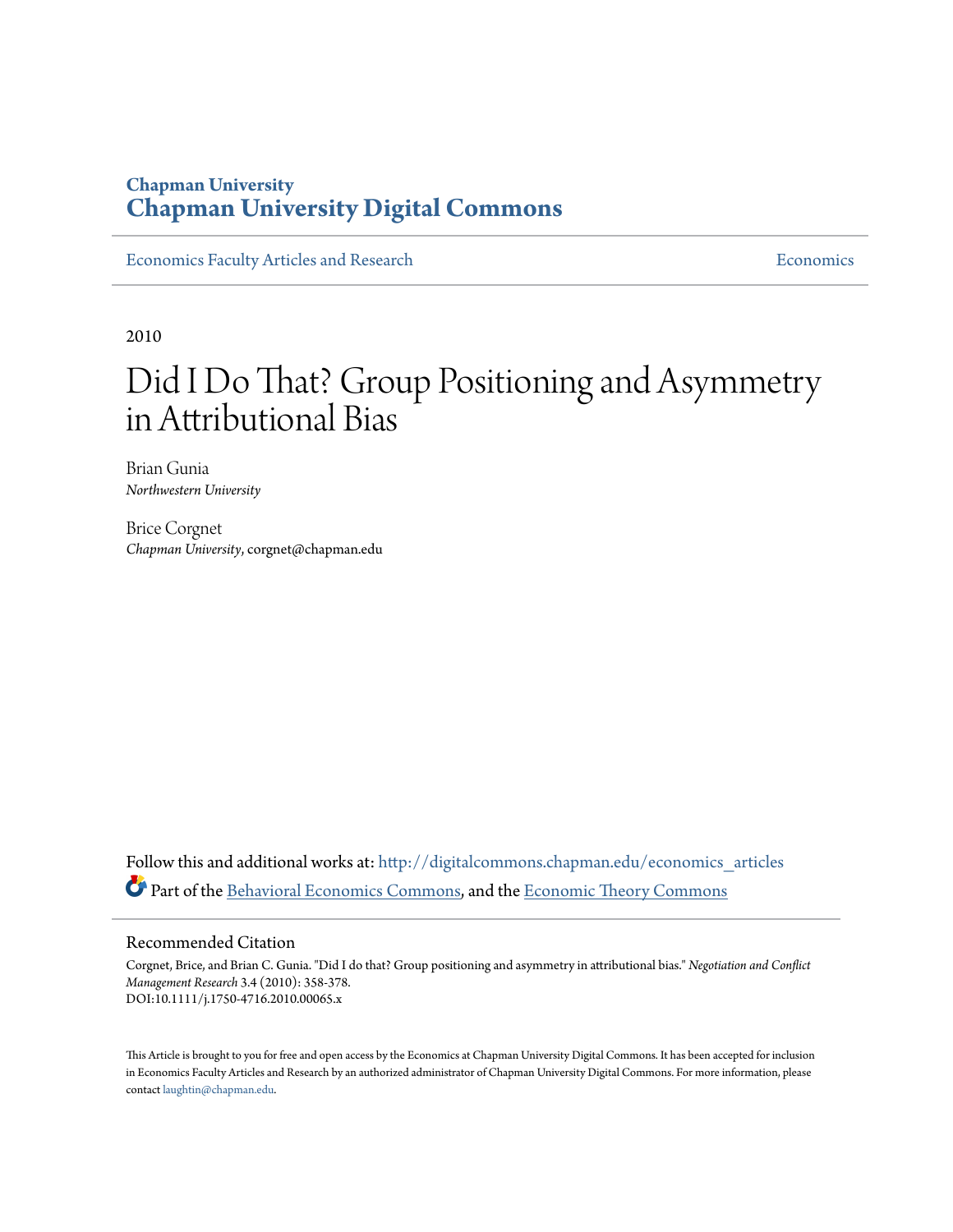# Did I Do That? Group Positioning and Asymmetry in Attributional Bias

#### **Comments**

This is the accepted version of the following article:

Corgnet, Brice, and Brian C. Gunia. "Did I do that? Group positioning and asymmetry in attributional bias." *Negotiation and Conflict Management Research* 3.4 (2010): 358-378.

which has been published in final form at [DOI: 10.1111/j.1750-4716.2010.00065.x](http://dx.doi.org/10.1111/j.1750-4716.2010.00065.x).

**Copyright** Wiley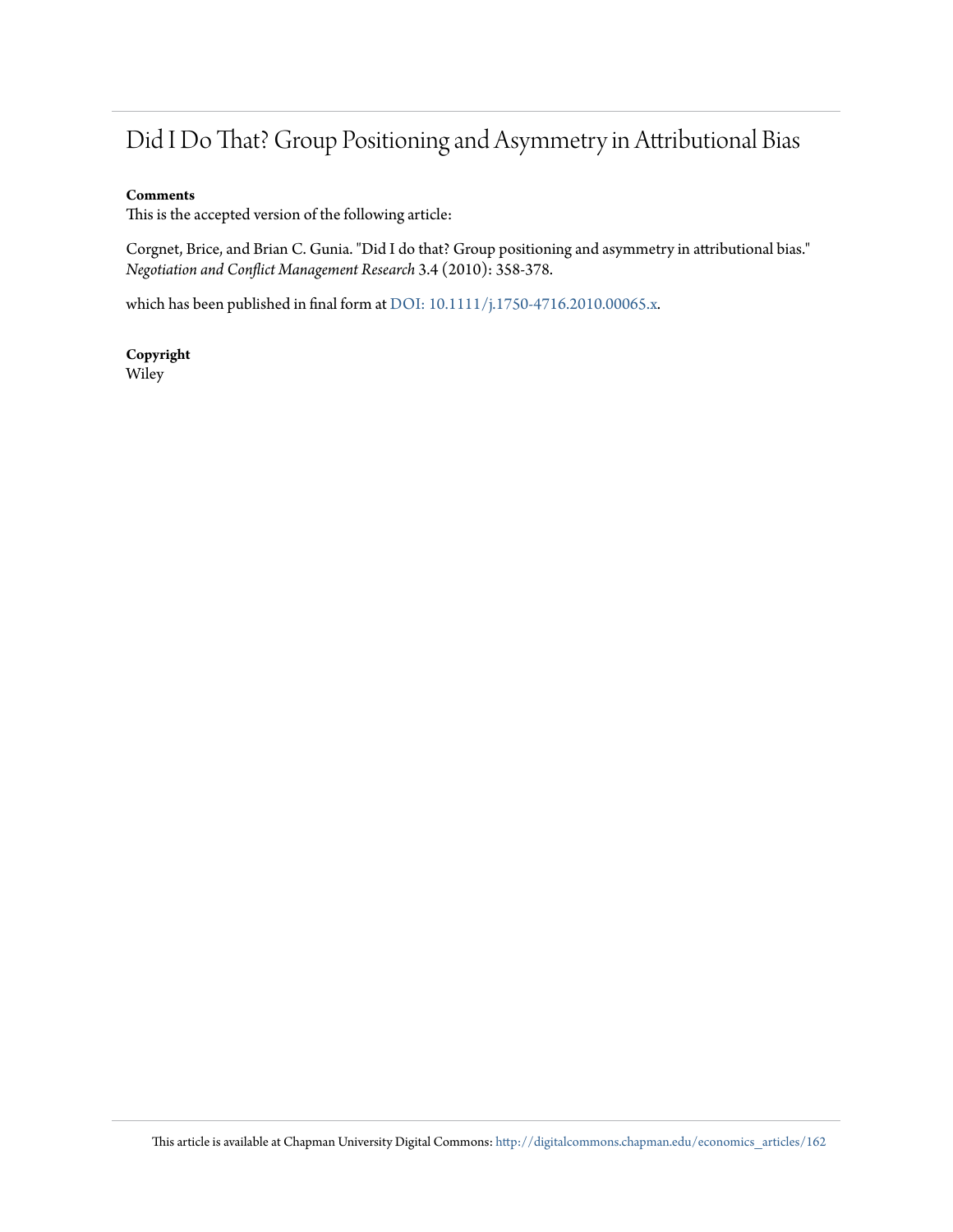# *Did I Do That? Group Positioning and Asymmetry in Attributional Bias*

Brian Gunia (Northwestern University) Brice Corgnet (University of Navarra)

Paper Presented at the 23<sup>rd</sup> Annual International Association of Conflict Management Conference Boston, Massachusetts June 24 – 27, 2010

#### Abstract:

A laboratory experiment examined whether one structural feature of groups, members' physical positioning, may produce asymmetry in their perceived contribution to a task. In particular, we investigated asymmetry in group members' (often excessive) claims of credit for collective tasks ("the self-serving attributional bias"). Consistent with the availability account of this bias, group members located in the middle of a group, with easy visual access to their partners' contributions, demonstrated less bias than outside members (who demonstrated bias consistent with prior research), but no less satisfaction. Further analyses suggested that these results reflected bias reduction among middle members, and did stem from visual availability. We conclude that the visual constraints imposed by physical positioning influence the availability of information and thus generate asymmetric attributional bias, with implications for conflict and its reduction.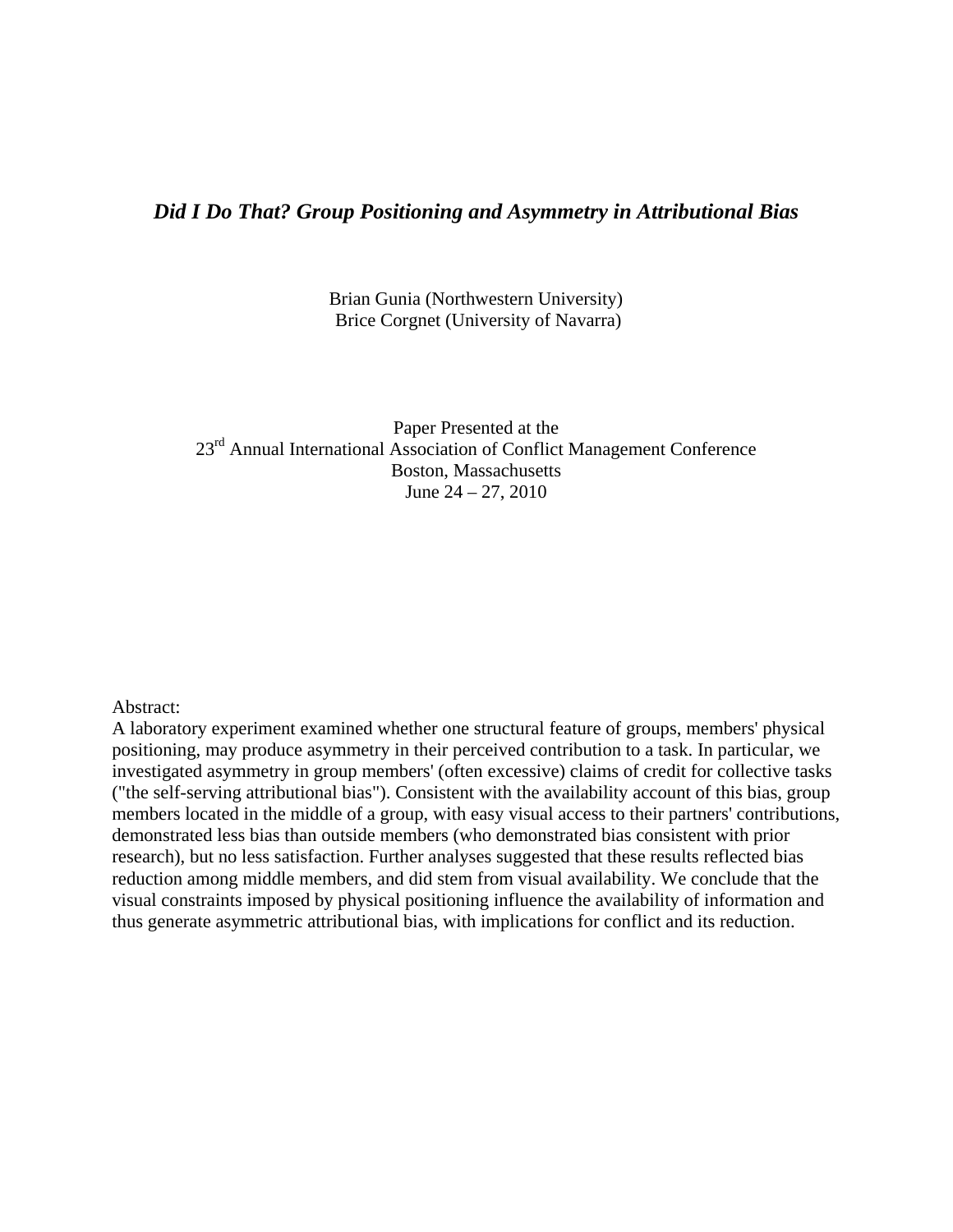Did I do that? Group positioning and asymmetry in attributional bias

#### Abstract

A laboratory experiment examined whether one structural feature of groups – members' physical positioning – may produce asymmetry in their perceived contribution to a task. In particular, we investigated asymmetry in group members' (often excessive) claims of credit for collective tasks ("the self-serving attributional bias"). Consistent with the availability account of this bias, group members located in the middle of a group, with easy visual access to their partners' contributions, demonstrated less bias than outside members (who demonstrated bias consistent with prior research) – but no less satisfaction. Further analyses suggested that these results reflected bias reduction among middle members, and did stem from visual availability. We conclude that the visual constraints imposed by physical positioning influence the availability of information and thus generate asymmetric attributional bias – with implications for conflict and its reduction.

Key words**:** Asymmetry, self-serving attributional bias, group positioning, group performance, conflict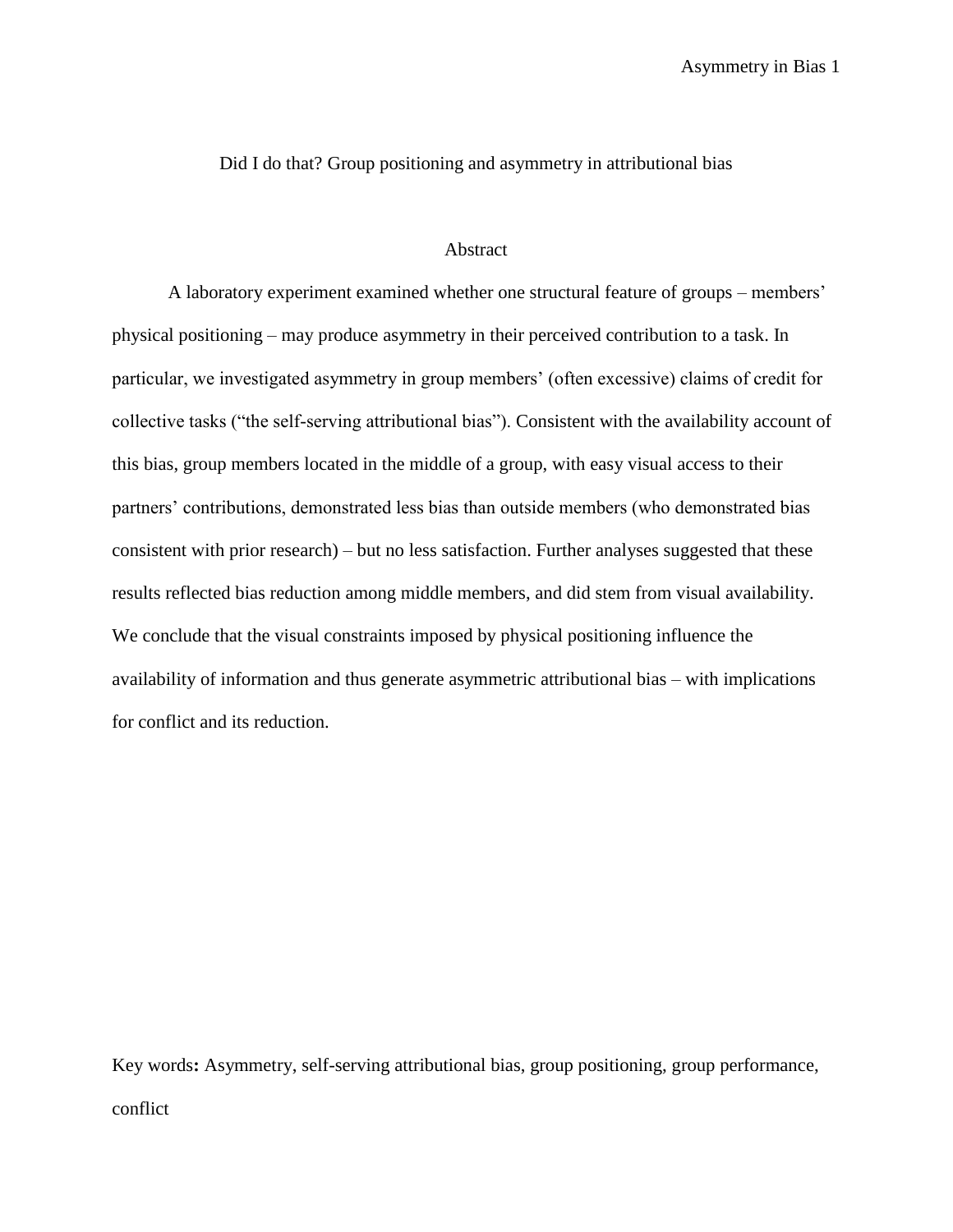#### Introduction

Envision three researchers, seated in a row, discussing new study ideas. If the researchers and their participants behave alike, then the discovery of a great idea may convince each person that their contribution to the idea generation process was considerable. To the extent that each claims credit, this conclusion, natural in groups (Bazerman & Neale, 1982; Neale & Bazerman, 1983; Thompson & Loewenstein, 1992), may generate dissatisfaction with the whole experience. This dissatisfaction, in turn, may discourage the researchers from working together in the future (Ross & Sicoly, 1979).

Although many factors contribute to successful group work, this thought experiment illustrates the harm that the self-serving attributional bias (defined as assigning more credit to the self, especially for positive outcomes, than is objectively-due) (Bradley, 1978; Miller & Ross, 1975; M. Ross & Sicoly, 1979) can cause in groups. It also highlights an important structural feature of all groups: their members' physical positioning ("seated in a row"). The current paper examines whether physical positioning influences individual group members' espousal of the self-serving attributional bias. Specifically, we investigate whether group members located in different places display asymmetric levels of bias.

Researchers have identified the self-serving attributional bias as an important source of dissatisfaction and conflict in negotiations (Babcock & Loewenstein, 1997; Babcock, Loewenstein, Issacharoff, & Camerer, 1995; Loewenstein, Issacharoff, Camerer, & Babcock, 1993; Thompson & Loewenstein, 1992; Wade-Benzoni, Tenbrunsel, & Bazerman, 1996), and work groups (Caruso, Epley, & Bazerman, 2006; Corgnet, 2010; Epley, Caruso, & Bazerman, 2006). In both contexts, egocentric interpretations lead individuals, regardless of their actual contributions, to claim a larger share of the credit than warranted. As a result, group members often disagree on the allocation of the joint outcome. Promoting effective groups and minimizing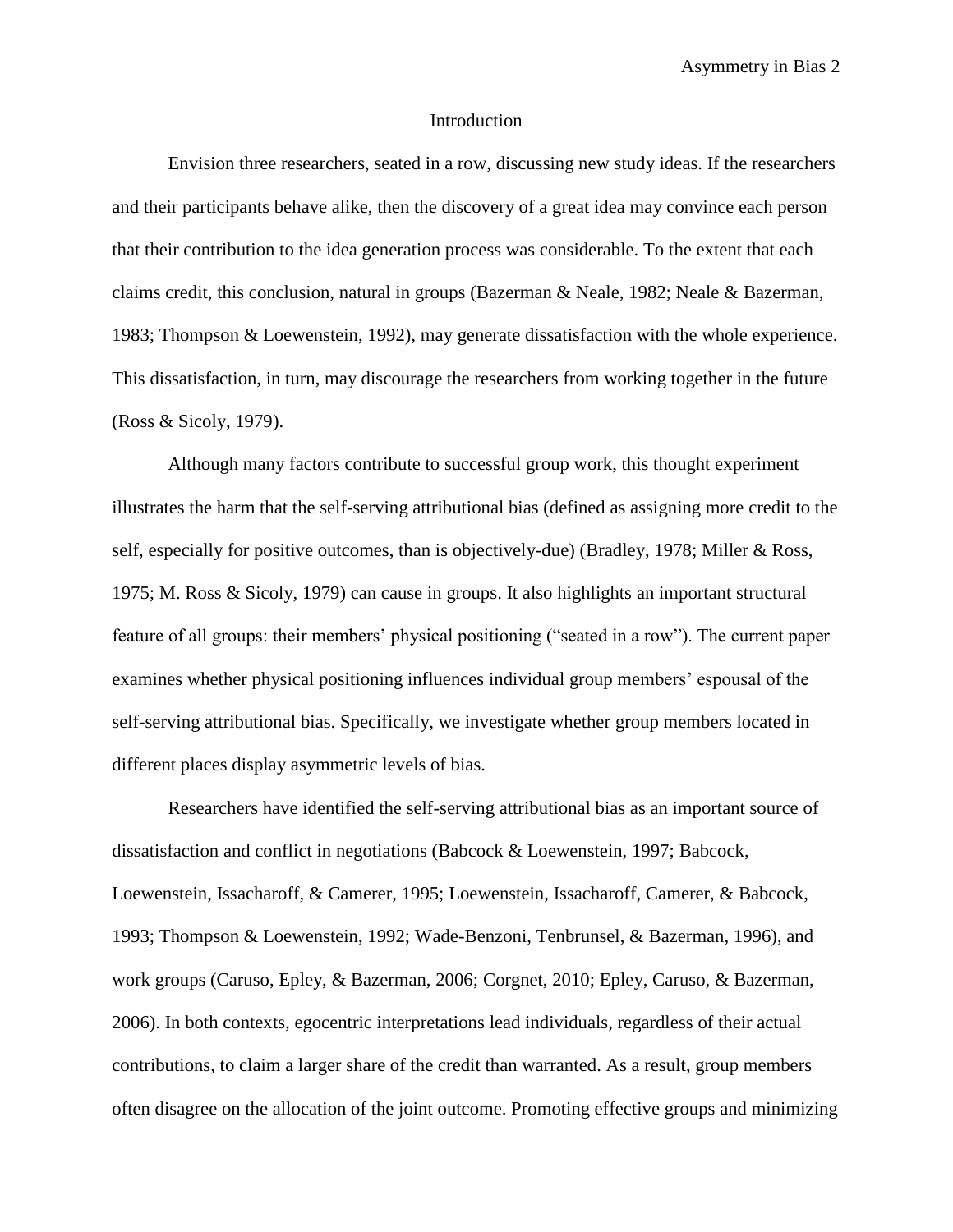group conflict thus require mitigating the self-serving attributional bias (hereafter called "attributional bias").

Although researchers have documented this bias for several decades (Bradley, 1978; Mezulis, et al., 2004; Miller & Ross, 1975; Mullen & Riordan, 1988; Roese & Olson, 1993; M. Ross & Sicoly, 1979; Zuckerman, 1979), investigations of how to mitigate it (Caruso, et al., 2006; Epley, et al., 2006) have only come to the fore more recently. Recent investigations focus on the cognitive bases of the attributional bias; they tend to recommend that group members actively attend to one another's contributions. Whereas actively focusing on one's own contribution exacerbates egocentric judgments and behaviors (Burger & Rodman, 1983; M. Ross & Sicoly, 1979), actively focusing on others' contributions reduces attributional bias (Savitsky, Van Boven, Epley, & Wight, 2005).

However, these studies (Caruso, et al., 2006; Epley, et al., 2006) stress that asking group members to focus on others' contributions may carry a pernicious side-effect: genuine contributors, focusing on others' negligible contributions, become increasingly dissatisfied with the group effort and less interested in future collaboration. Thus, although an active focus on others does reduce attributional bias, it does not reduce the attendant dissatisfaction. Indeed, this solution is limited by generating more of the dissatisfaction it was intended to reduce (e.g., Caruso et al., 2006).

Accordingly, we sought to document not only the existence of asymmetric attributional bias but any effects of asymmetry on satisfaction. If the asymmetry reflected bias reduction, for example, we sought to determine whether that reduction generated comparable dissatisfaction. Since the predicted driver of asymmetric bias (physical positioning) is a structural variable, we expected it to operate at a relatively unconscious level (Nisbett & Wilson, 1977; L. Ross & Nisbett, 1991) – at least compared to the "focus on others" approach above. In other words, we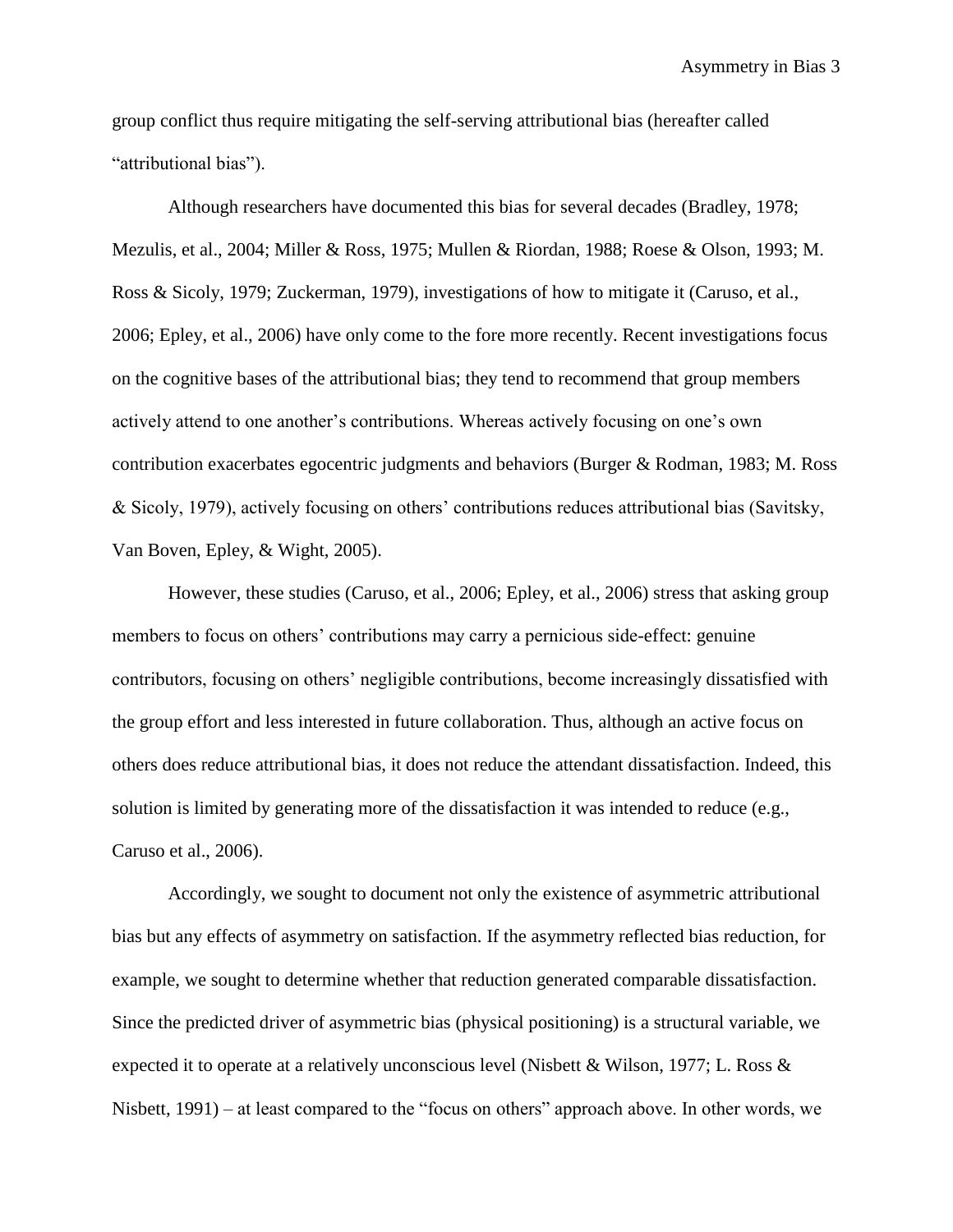predicted that individuals' positioning was less likely to evoke conscious effort comparisons than an overt directive to focus on others. Thus, we expected any observed asymmetries to come without the changes in satisfaction characteristic of conscious comparisons. If so, and if the asymmetries reflected bias reduction, so much the better: at least for middle group members, we thought they would.

In sum, we set out to examine whether: 1) simple, structural features of groups (like physical positioning) can create asymmetric levels of bias across group members, whether 2) this asymmetry comes without the unintended consequences of "focusing on others," and whether 3) the asymmetry reflects bias reduction for middle group members. To the extent that positioning made others' contributions more available without evoking conscious comparisons, we expected that it would reduce the bias without the side-effects.

#### Attributional Bias

A number of researchers in the 1970's (e.g., Bradley, 1978; Miller & Ross, 1975; M. Ross & Sicoly, 1979) brought the existence, ubiquity, and implications of the attributional bias to psychologists' attention. This is but one of the many self-oriented biases that psychologists have uncovered. Indeed, a variety of judgments vary widely when they concern the self versus others. People often indicate, for example, that they are better drivers (Svenson, 1981), better teachers (Gilovich, 1991), more skilled managers (Larwood & Whittaker, 1977), and less prone to adverse health events (Weinstein, 1980) than others. More recently, Epley and Dunning (2000) found that people overstate the probability that they will be generous and charitable, and Heath (1999) showed that people believe that they are more motivated by intrinsic factors (like learning new things from a job) than their peers are.

Researchers have established the robustness of the attributional bias, in particular, across both laboratory settings (M. Ross & Sicoly, 1979) and field settings (Mullen & Riordan, 1988)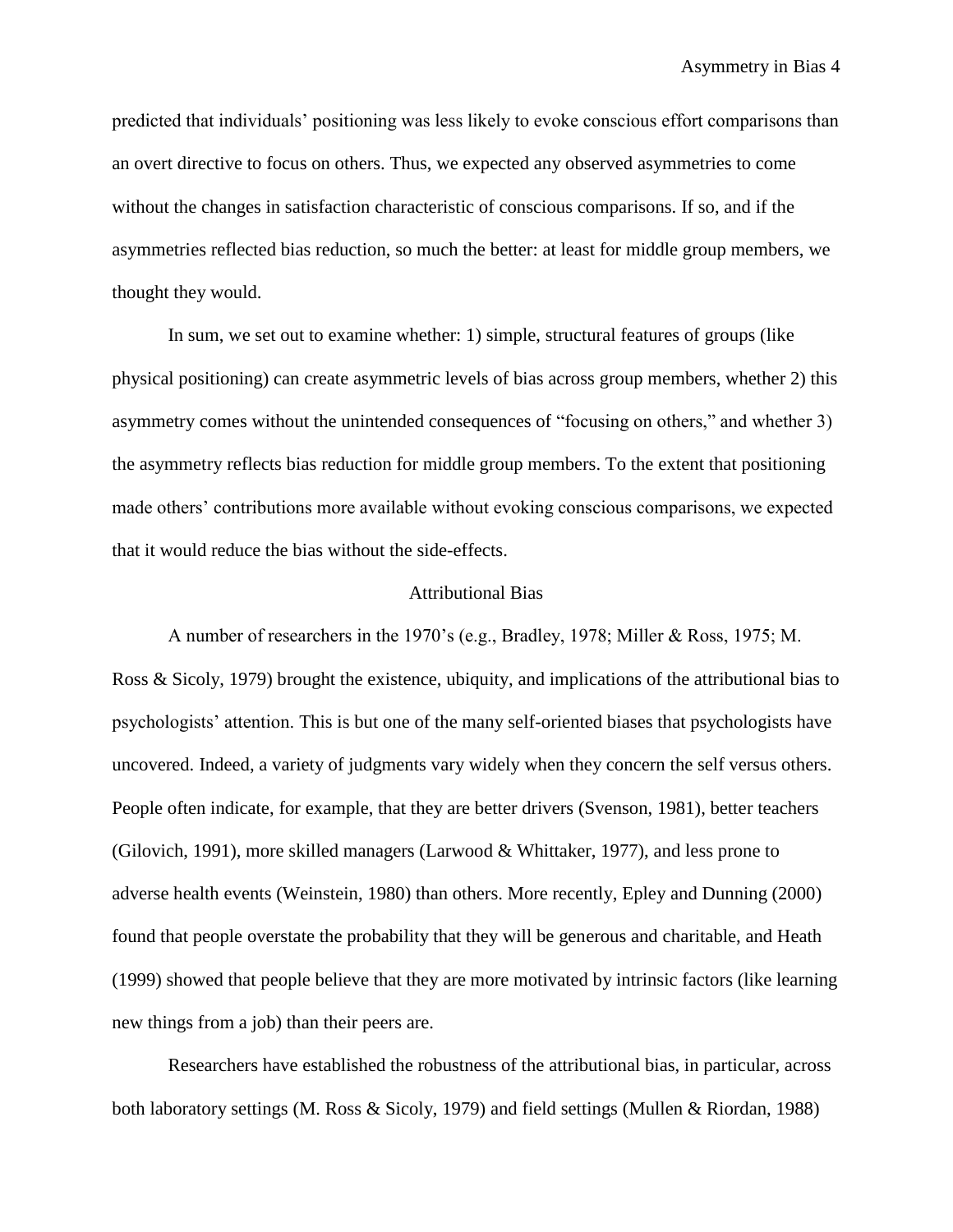like sports. A recent meta-analysis of 266 studies, with 503 independent effect sizes, (Mezulis, et al., 2004), yielded an average d equal to 0.96, indicating a large bias. Since the initial formulations of attributional bias, psychologists have grappled with two classes of explanations for it – motivational (self-enhancement) (e.g., Bradley, 1978) and cognitive (availability) (e.g., Miller & Ross, 1975). The motivational explanations suggest that self-serving attributions reflect a need to see the self positively (Bradley, 1978). The cognitive explanations suggest that these judgments reflect the differential availability of information about the self and others (Miller & Ross, 1975).

Psychologists have amassed evidence for both explanations, and both probably contribute to the phenomenon (Tetlock  $& Levi$ , 1982). Considering all of the evidence, the two explanations seem a classic case of paradigms unlikely to be resolved through a critical test (Tetlock & Levi, 1982). Following recent investigations (e.g., Caruso, et al., 2006; Epley, et al., 2006), we take no position with respect to this debate, but assume that availability accounts for at least a portion of the attributional bias. Under that assumption, we examine the ability of structural variables like physical positioning to influence the availability of information about the self and others – and thus generate asymmetries in attributional bias.

#### Availability and Asymmetry in Attributional Bias

An availability account of the attributional bias holds that we ascribe excessive credit to ourselves because what we have done is more apparent, memorable, and retrievable than what others have done (Miller & Ross, 1975; M. Ross & Sicoly, 1979). Whereas we have direct access to our own efforts (we experience them ourselves, as an actor), we have no direct access to others' efforts. Their contribution is unclear. Because we cannot access others' efforts, these efforts are easy to underestimate at each stage of the process: perception, encoding, and retrieval (Miller & Ross; M. Ross & Sicoly, 1979). The availability account thus posits a cognitive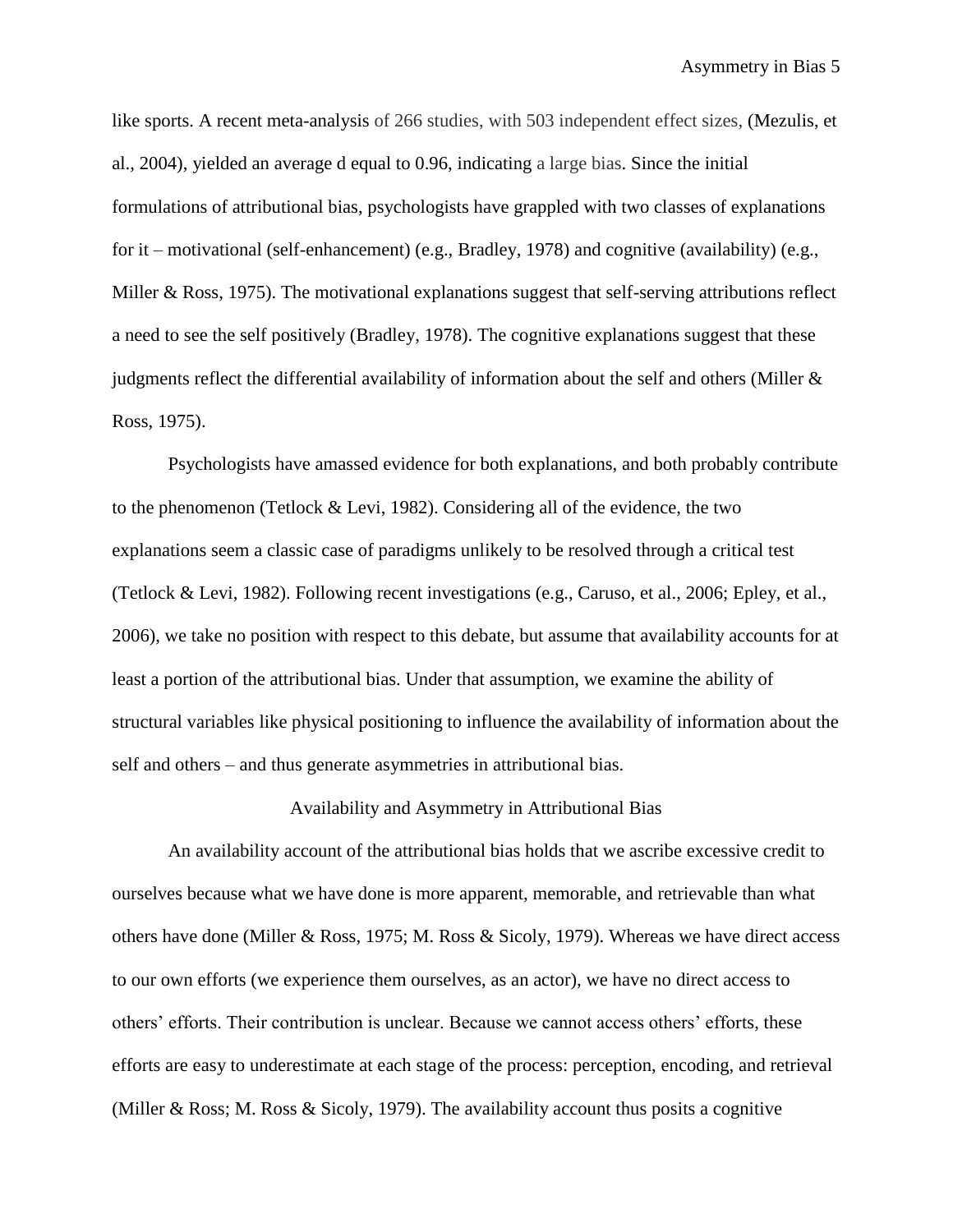mechanism – processing of asymmetric information about the self and others – which naturally evokes biased attributions. Thus, asymmetric perceptions lie at the heart of the attributional bias, raising the possibility that they might also motivate its solution.

It follows from the availability account that any factors capable of reducing the asymmetry – by making others' contributions more available vis-à-vis our own – should reduce the attributional bias. A variety of investigators (e.g., Burger & Rodman, 1983; Caruso, et al., 2006; Epley, et al., 2006; M. Ross & Sicoly, 1979; Savitsky, et al., 2005) have provided consistent evidence, finding that an active focus on others' contributions can make their contributions more available. All of these approaches, however, rely upon a focal actor consciously changing his or her behavior by focusing more attention on others. This conscious focus, in turn, evokes clear comparisons between the efforts of oneself and others (Caruso, et al., 2006; Epley, et al., 2006).

Groups attempting to implement the "focus on others" solution in practice may face several challenges. Individual members may react to instructions constraining something as fundamental as the object of their attention (Brehm, 1972), perhaps even by focusing *more* attention on themselves (Storms, 1973). In organizations, individuals may simply ignore instructions leading them to downplay their own contributions when such instructions conflict with other, self-relevant goals like career advancement (Gioia & Sims, 1985). Finally, and most importantly: when individuals do comply with requests to focus on others' contributions, the act of doing so can generate dissatisfaction (Caruso, et al., 2006; Epley, et al., 2006), especially among genuine contributors.

The reason is that individuals instructed to consider the contributions of others tend to anchor on their own contributions (Gilovich, Savitsky, & Medvec, 2000), making any gap in contributions especially salient (Caruso, et al., 2006; Epley, et al., 2006). Thus, an active focus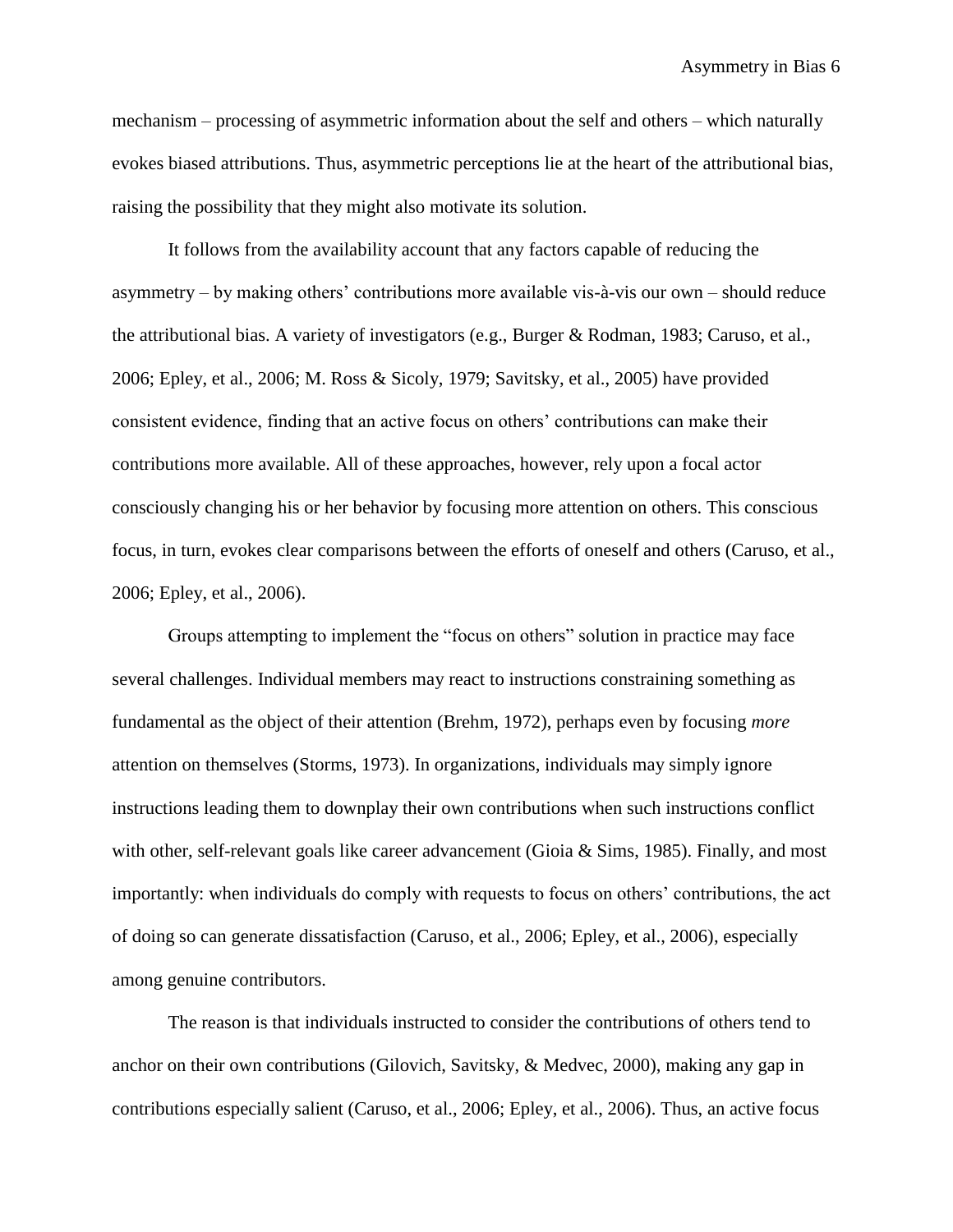on another's contributions evokes a contrast effect (Sherif & Hovland, 1961), making the contribution gap (not the other's *absolute* contributions) salient. Gaps that seem inequitable then prompt dissatisfaction (Loewenstein, Bazerman & Thompson, 1989). Ultimately, the most inequitable gaps are those seen by genuine contributors. Thus, even if the intervention leads groups to espouse less bias overall, genuine contributors tend to leave the groups dissatisfied (Caruso, et al., 2006; Epley, et al., 2006).

These findings, if ambiguous for the "focus on others" solution, do suggest a relatively unexplored feature of attributional bias: Asymmetry at the individual level. The fact that genuine contributors feel less satisfied than others after considering contributions suggests that group members may espouse different levels of attributional bias, at least subjectively. Thus, treating the bias of each member as equivalent may mask important differences across group members. Additionally, the prior findings suggest the form of an alternate remedy: Since dissatisfaction arises from a conscious comparison of own and others' efforts, a remedy that discouraged conscious comparisons might not reduce anyone's satisfaction.

#### Positioning and Asymmetric Bias

These considerations led us to examine variables that operate unconsciously, but powerfully: structural variables, defined as subtle, situational factors (Nisbett & Wilson, 1977; L. Ross & Nisbett, 1991). We reasoned that these variables, operating unconsciously, would be less likely to prompt conscious effort comparisons, reactance (Brehm, 1972), or refusal. Among structural variables, our study investigated whether one – physical positioning – could influence attributional bias without the satisfaction side-effects.

Psychologists have demonstrated repeatedly that structural variables can have vast and powerful effects (e.g., Bargh & Chartrand, 1999; Cialdini, Reno, & Kallgren, 1990; Tversky & Kahneman, 1981). People are unlikely to react (Brehm, 1972) against these factors because, in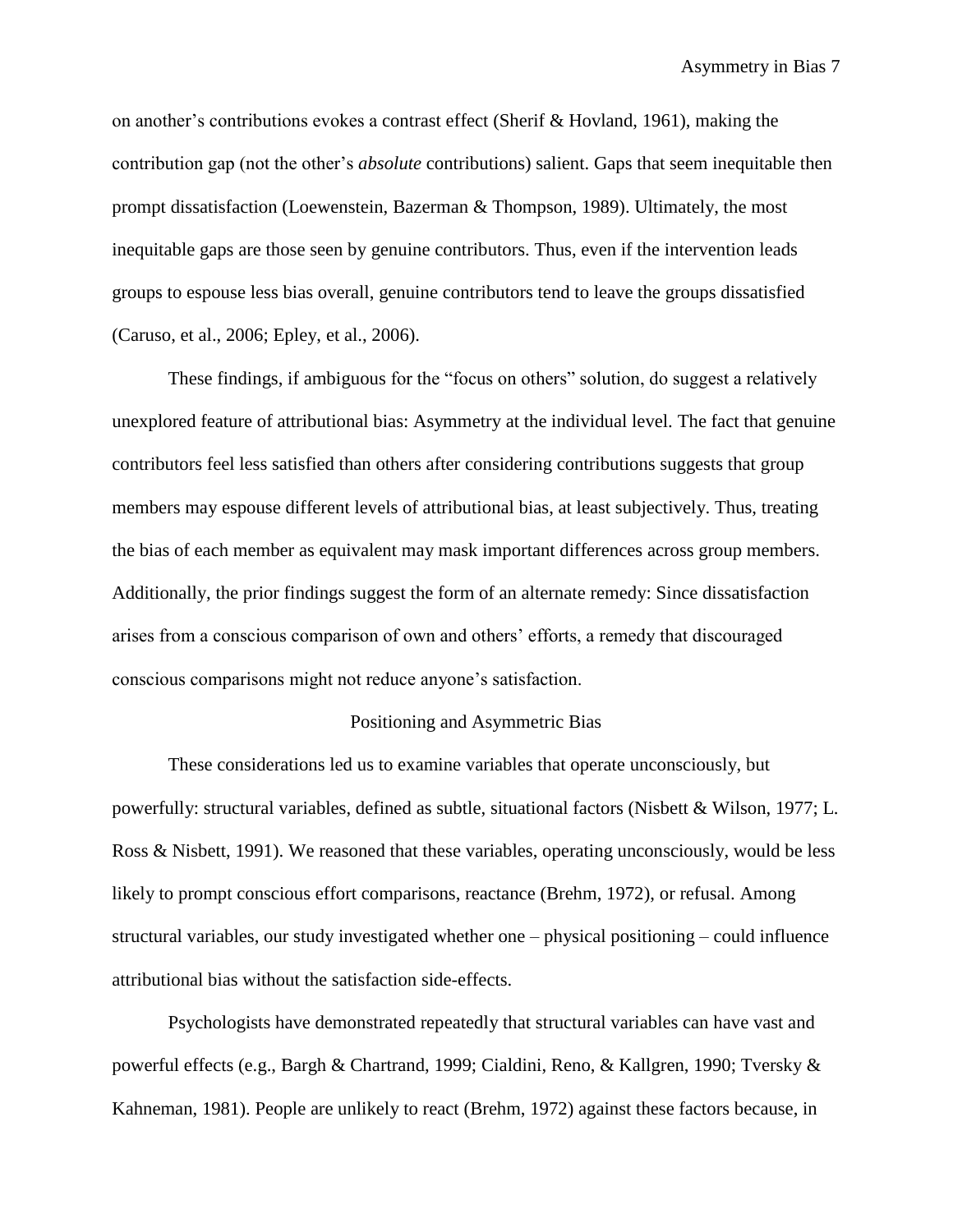many cases, the factors are unlikely to be perceived – at least not as attempts to constrain their behavior (L. Ross & Nisbett, 1991). Thus, we did not expect these variables to generate reactance or refusal. Likewise, whereas conscious comparisons call forth contrast judgments (Lombardi, Higgins, & Bargh, 1987), structural variables can influence the availability of information without prompting any judgments at all (L. Ross & Nisbett, 1991). In this case, we predicted that structural variables could make others' contributions more or less apparent without calling for a comparison.

We focused on physical positioning, defined as where each group member sits in comparison to others – choosing this variable because it offered a particularly clear test of the availability mechanism described above. Although many structural variables can influence the availability of contributions, positioning directly manipulates this salience by controlling individuals' field of vision: positions make it easy to see some group members and hard to see others. Given the need to position every group *somehow*, positioning was likely to focus attention unconsciously, altering the visual availability of others without prompting conscious comparisons. To the extent that positioning made others more available, we expected individuals to demonstrate less bias: configurations that maximized visibility should minimize bias. Indeed, the more people can see something, the easier it is for them to cognitively-retrieve information about it (Gabrielcik & Fazio, 1984; Tversky & Kahneman, 1973), and the more easily they can retrieve information, the more likely they will make attributions that reflect it (Higgins & Lurie, 1983; Pryor & Kriss, 1977; Rholes & Pryor, 1982).

Here, we examined three-person groups, with members seated in a row, on the premise that this configuration would maximize asymmetry between group members' perceptions, and thus create asymmetry in their contribution judgments. The position that would make others contributions' most visible is the middle. From this position, individuals can see both others,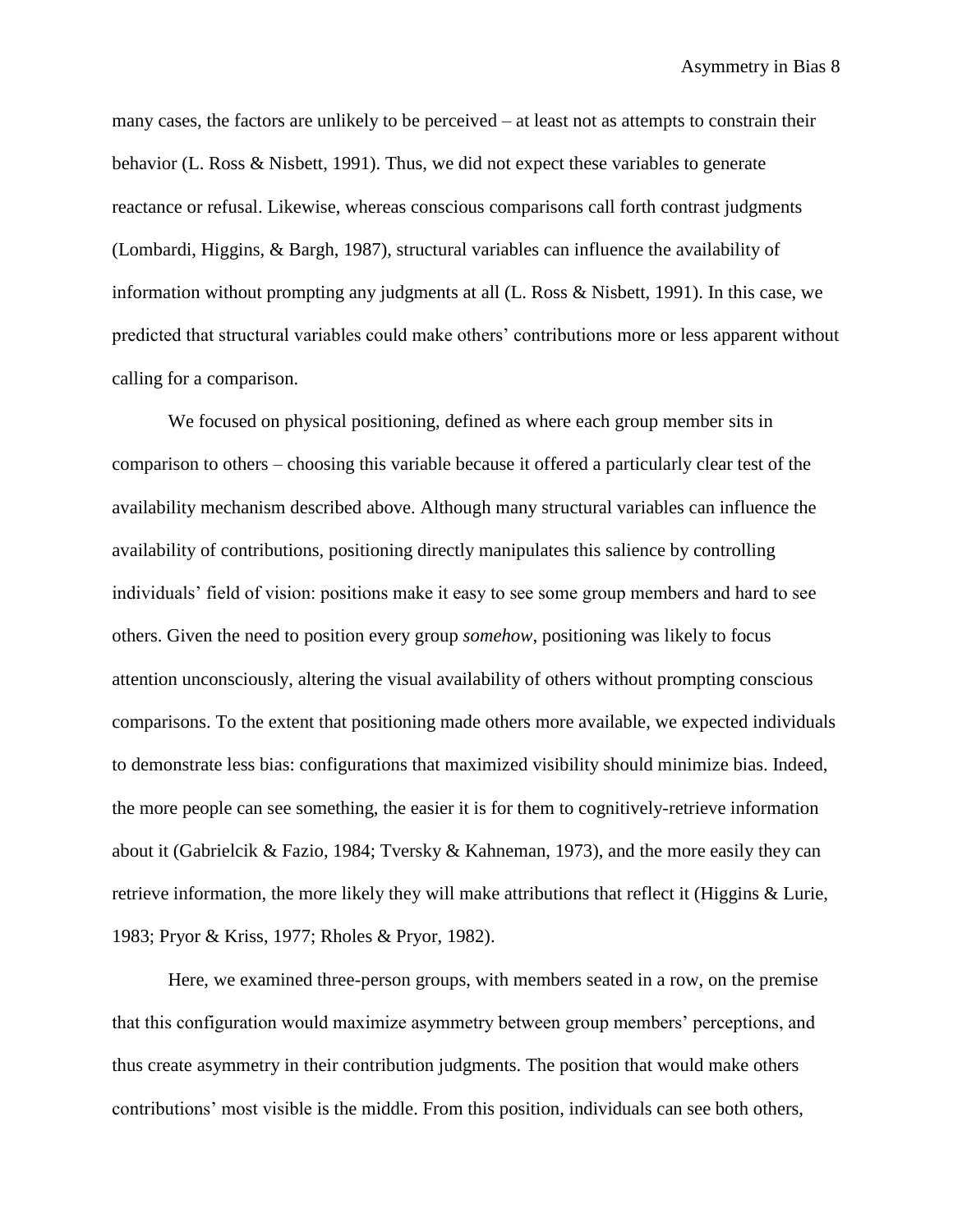along with their contributions. By comparison, sitting on the outside affords full exposure to the contributions of just one other person. The mere availability of more or less information about contributions should create asymmetries in attributional bias. Thus, in a three-person group:

*Hypothesis 1: The middle group member will demonstrate less attributional bias than either of the people on the outside.*

Thus, in a sense, outside group members served as controls for middle group members. Because our primary goals were to demonstrate that: 1) asymmetric bias exists in groups and 2) the bias can be explained by the availability associated with positioning; we were most concerned with documenting that middle members demonstrate the least bias.

Most research on the bias has used three-person groups (Mezulius, et al., 2004), in which equal visual access – by everyone, to everyone – is probably the exception. Thus, we reasoned that prior participants had experiences more like our outside group members than our middle members. Accordingly, we predicted that outside members' bias would resemble prior participants' bias; thus, the middle position in our study would *reduce* bias, rather than the outside position *increasing* it. Because members in any position should contribute an average of one-third of the group's outcome, claims of one-third or less from middle, but not outside members would provide support. If outside members claimed contributions consistent with prior research, this claim would be even stronger. A recent investigation of the bias using a questionnaire methodology (Caruso, et al., 2006) documented individual credit claims of approximately 47%. Thus, in the strongest form:

*Hypothesis 2: Middle group members will claim approximately one-third of the credit, while outside members will claim closer to 47% of the credit.*

On a more exploratory basis, we also examined the underlying mechanism. If visual availability is the mechanism, then *others'* perceived contributions should also vary as a function of positioning. Specifically, group members should see those directly within their field of vision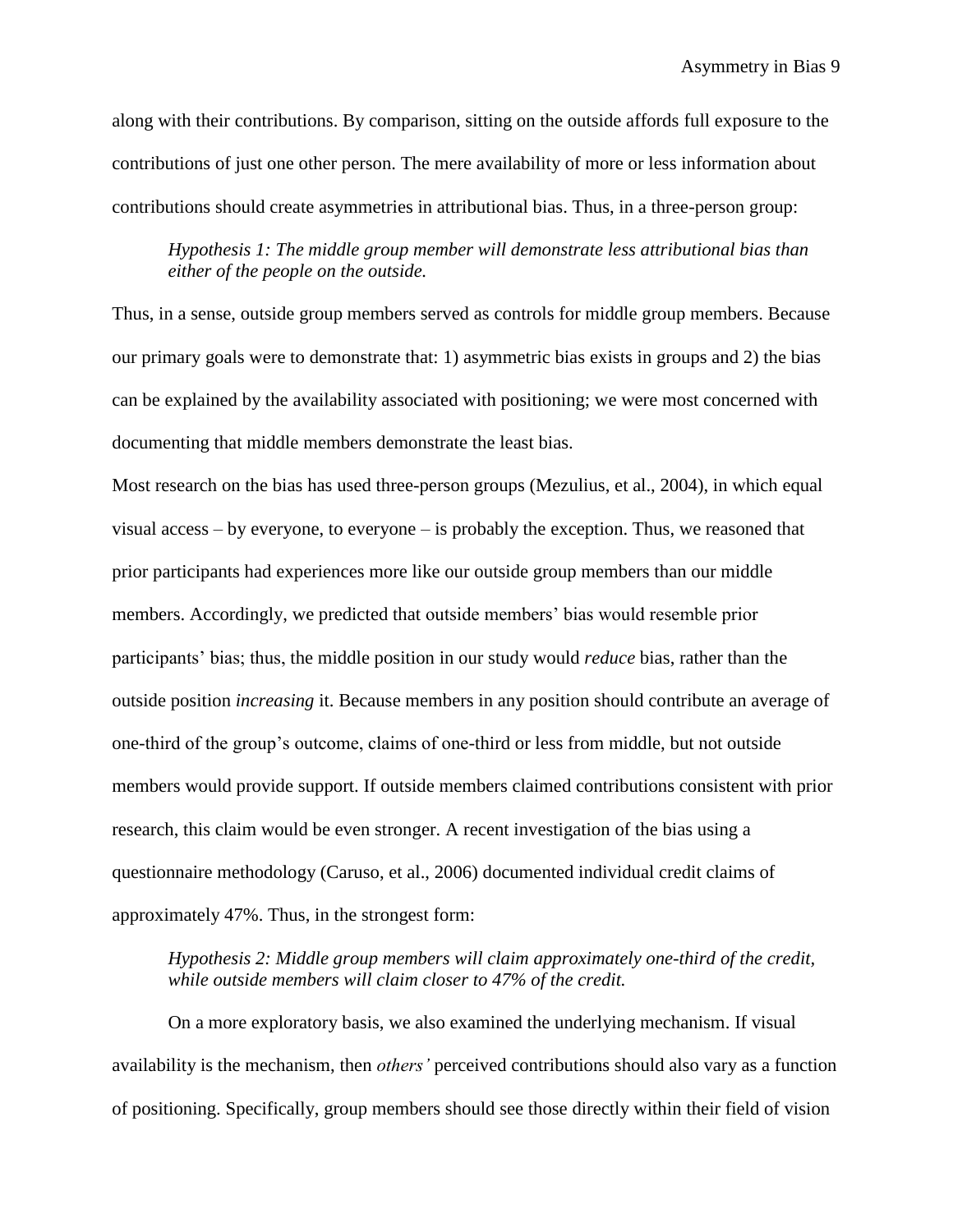as contributing more than others. For three-person groups in a row, this suggests that outside group members will rate middle members as contributing the most, while middle members will rate both of their counterparts as contributing about the same. Experimental logistics only allowed us to test this prediction on a subset of our sample, so we advance it as an exploratory prediction rather than a formal hypothesis. Likewise, we expected positioning to reduce attributional bias without influencing group members' satisfaction, predicting that all members' satisfaction would be equivalent. Given the null nature of this prediction, we examined the associated means and p-values rather than presenting it as an additional hypothesis.

#### Study: Group Positioning

We conducted a laboratory study, assigning group members' positions to influence the extent to which they could effectively witness others' contributions. We assembled participants into three-person groups and asked groups to complete a numbers task involving the identification of as many numbers as possible that met predetermined conditions. We then isolated participants and asked them to complete a questionnaire about their relative contribution to the group. We also asked them to complete another numbers task, to provide an approximation of their objective contribution. We compared attributions of responsibility for participants with different physical positioning in the group, generally expecting middle members to exhibit the lowest levels of attributional bias.

#### *Participants*

We recruited 66 undergraduate participants (40% women) from a major University in Spain, using campus-wide advertisements, to participate in an experiment about "Decision Making." The participants were mostly (95%) Business and Economics majors in their third year. We do not report gender effects in this study since: 1) we did not find any, 2) a similar, but independent study with a sample of 165 undergraduate participants revealed no gender effects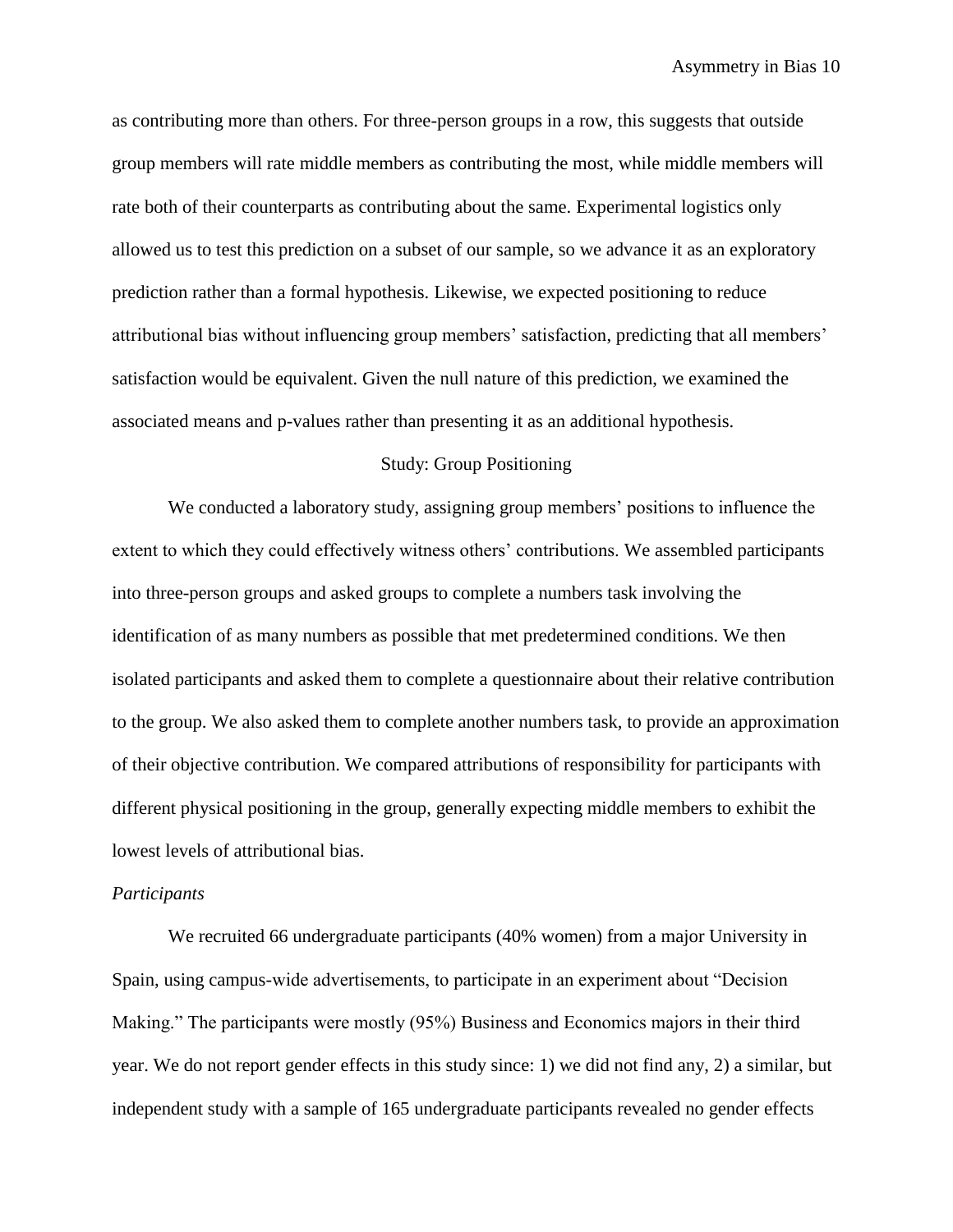(Corgnet & Sutan, 2007), and 3) classic research in this arena (e.g., M. Ross & Sicoly, 1979) suggests the absence of gender effects. All study procedures were conducted in Spanish, but were independently translated to English for the current paper. Our experiment was completed in three sessions of approximately twenty participants each. Participants learned that the experiment would last for 60 minutes, and that they would receive a show-up fee of 5 euros (equivalent to \$6.50 at the time), plus a potential performance-based payment. Average earnings for the three experimental sessions were 18 euros (\$23.40).

#### *Design*

*Procedures.* At the start of the experiment, participants were randomly assigned a number and a letter (e.g., 1-L) that indicated, respectively, their group's number and their individual, physical positioning in the group. Each group was composed of three members randomly assigned to sit in a row, on one side of a rectangular desk, in a private room. Participant L sat to the left of participant M, and participant R to the right, following signs placed on the table. In the first stage of the experiment, groups had 18 minutes to find three- and four- digit numbers fulfilling certain conditions, described below. This "numbers" task was adapted from prior research using numerical optimization tasks (e.g., van Dijk, Sonnemans, & van Winden, 2001, Montmarquette, Rulliere, Villeval, & Zeiliger, 2004). Each correct number earned a 45 euro cents (\$0.58) bonus, while each incorrect number garnered a penalty of 30 euro cents (\$0.39). Each group had access to only one set of instructions and one answer sheet, to encourage members to work together. In addition, members had to communicate and coordinate to avoid finding the same correct answers to the task.

*Group task*. In the group task (described to participants as "task 1"), groups received the following instructions: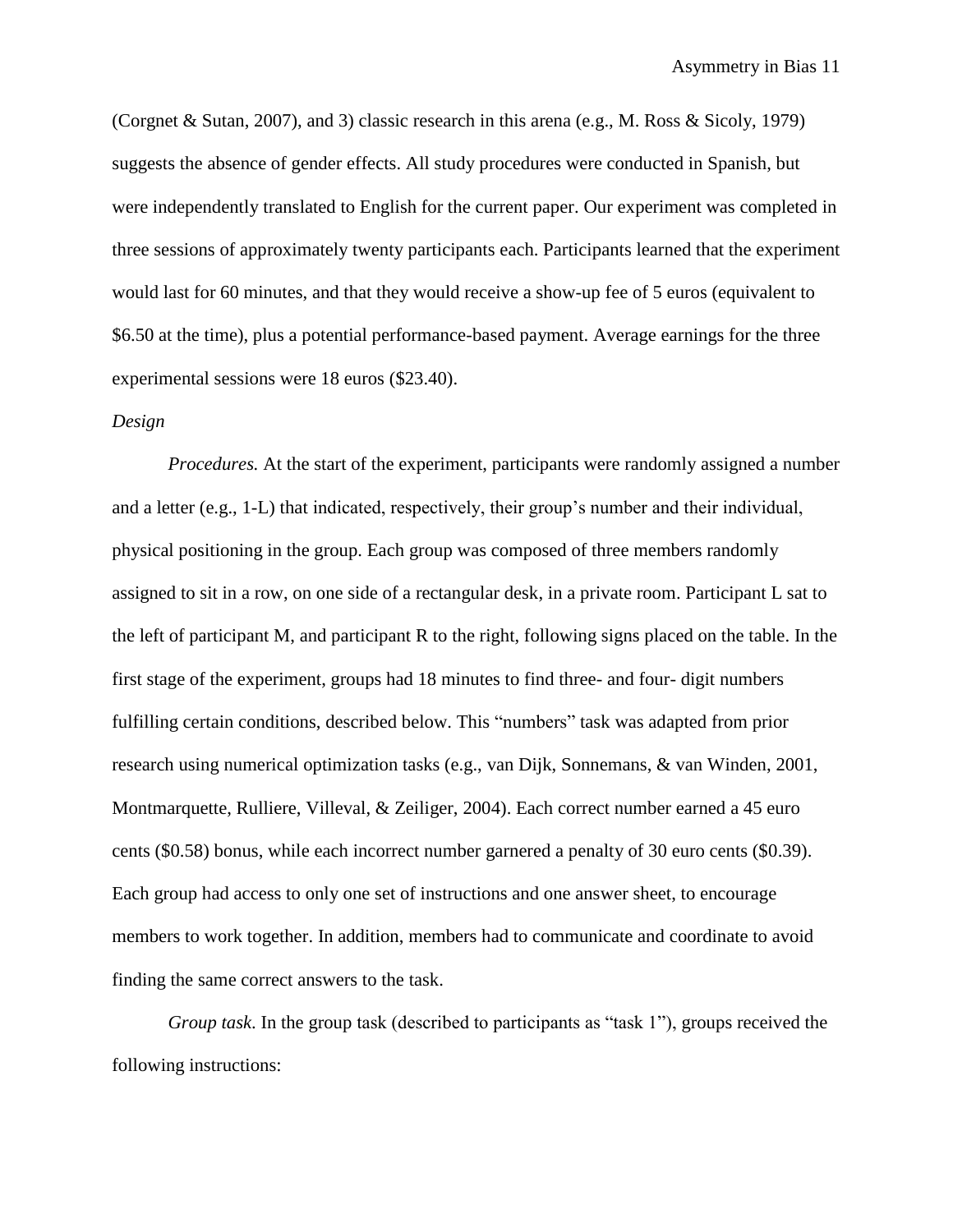*You have 18 minutes to find as many numbers as you can, satisfying the following conditions:*

- *It has 3 or 4 digits.*
- *If you sum its digits the result is equal to 15.*
- *If you multiply its digits the result is strictly larger than 10.*
- *The last two digits are strictly larger than 1.*
- *The first digit is an odd number.*
- *The second digit is an even number.*

Groups recorded their numbers on a shared answer sheet.

*Individual tasks.* In the individual portion of the experiment (described as "task 2"), participants went to private cubicles and answered a series of paper-based questions, individually and without communication, to assess their contribution to the joint outcome during the first task. The Appendix details these questions.

Then, participants completed an individual numbers task, which was essentially the same as the group task. The only difference was that the digits had to sum to 14 instead of 15. In the individual task, each correct number earned 30 euro cents (\$0.39), while each incorrect number incurred a penalty of 15 euro cents (\$0.20). Because the individual task essentially required participants to repeat the group task alone, participants' individual performance both measured their individual ability and provided an approximation of their involvement in the group task. In other words, participants' individual performance allowed us to construct an estimate of their actual contributions to the joint outcome in the group task. Our argument is based on the finding that performance on this task involves a learning component so that a participant who contributed heavily to the group task would tend to perform well on the individual task too. An independent sample (Corgnet, 2010), N=60, confirmed that: experienced participants outperformed inexperienced participants by approximately 30%. Thus, we felt comfortable using individual performance as an initial approximation of contribution to the group task.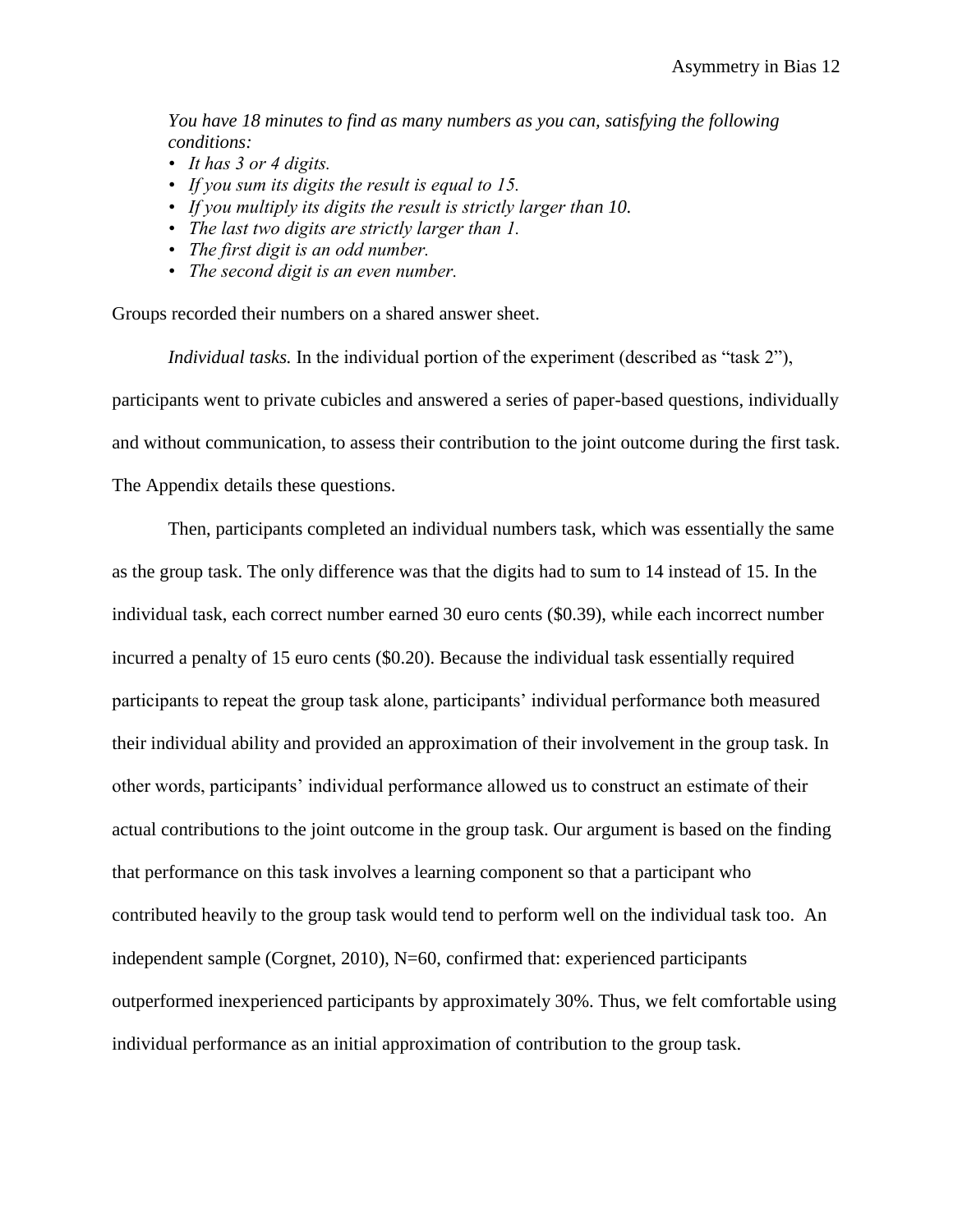Of course, our estimate of contributions is imperfect. For example, participants may have exerted less effort when working in a group as a result of social loafing (Jackson & Harkins, 1985; Karau & Williams, 1993), distorting our measure of contribution based on individual performance. However, there is no reason to expect a different relationship between loafing and individual performance as a function of positioning, meaning that any bias would be randomlydistributed across conditions. Furthermore, participants themselves felt that their efforts on the two tasks were comparable: Twenty out of twenty-one participants (95%) during the first data collection indicated that they exerted the same level of effort in both the individual and in the group task. Ultimately, any distortions are likely to reduce our statistical power, creating a conservative test.

#### *Independent Measures*

Participants were randomly assigned to a physical position in the group. The positioning variable identified whether a participant was located in the middle (coded as 1) or on the outside (coded as 0). We also recorded whether outside participants sat on the right or left.

#### *Dependent Measures*

We created four, partially-overlapping measures of attributional bias and a measure of participants' satisfaction. We first measured group members' claims about their own contribution to the joint output (following Epley, Caruso, & Bazerman, 2006), calling it "perceived contribution." Our second measure, which we called "estimated contribution," gauged the relative performance of group members on the individual task (task 2). Our third measure, called "estimated bias," was the difference between perceived contribution and estimated contribution. Finally, we created a measure of attributional bias at the group level called "aggregate perceived contribution," corresponding to the sum of group members' perceived contributions. A separate item, detailed below, assessed participants' satisfaction.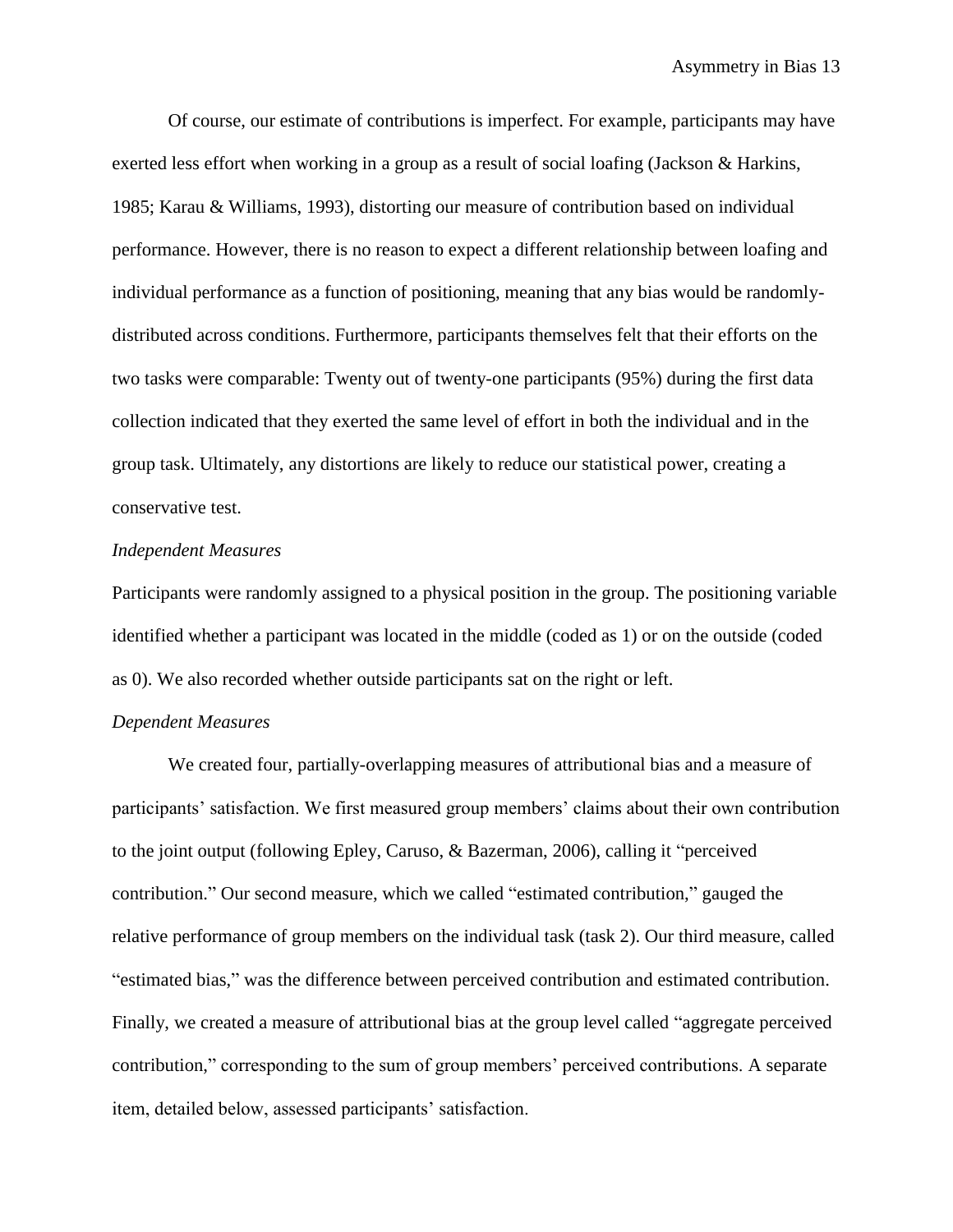*Perceived contribution*. We assessed individuals' perceived contribution by analyzing their answers to the following, open-ended question, asked in the individual stage of the experiment: "What was your individual contribution, in percentage terms, from 0% to 100%, to the performance of the group?" By design, this measure gauges the perceived, rather than actual contribution of each group member. To estimate members' actual contributions, we introduced the following measure.

*Estimated contribution.* Our estimate of a given participant's contribution in the group task was based on an independent measure of ability on the task. Estimated contribution of group members to the joint outcome was measured as the ratio between their individual performance and the sum of all group members' performances during the individual task. If all members reached the same level of performance in the individual task, the estimated contribution of each member would be equal to one-third.

*Estimated bias.* We then used our estimate of group members' contributions, defined above, to construct a measure of estimated bias. Estimated bias was operationalized as the difference between their perceived contribution and estimated contribution, defined previously.

*Aggregate perceived contribution.* This group-level measure was computed as the sum of group members' perceived contributions. An aggregate perceived contribution significantly greater than one reveals the existence of biases at the group level.

*Satisfaction.* We measured participants' satisfaction by asking the following question during the second stage of the experiment: "How would you rate your satisfaction with your work group experience in task 1 (1=Very poor, 2=Poor, 3=Acceptable, 4=Good, 5=Very Good)?"

#### *Results and Discussion*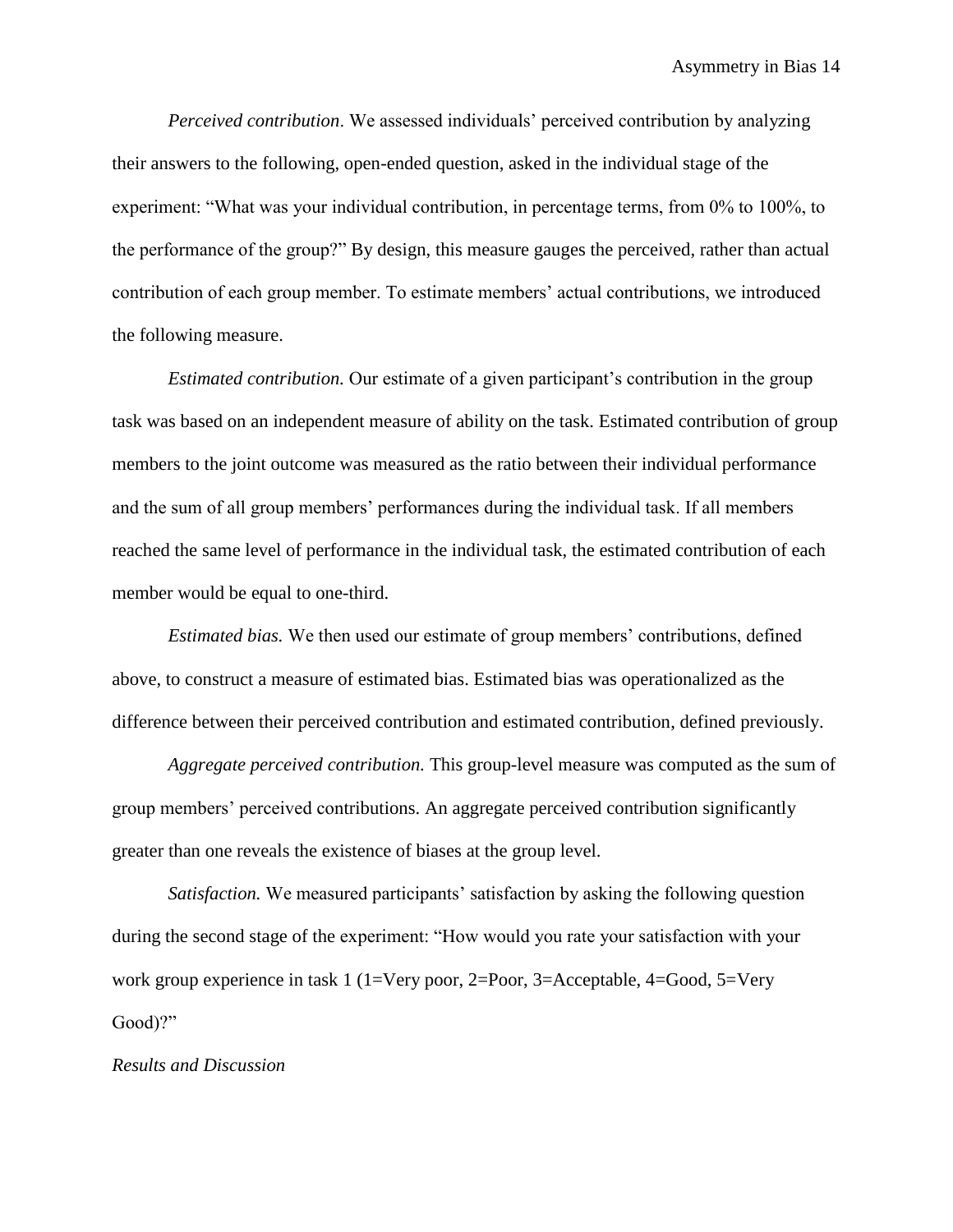Before exploring the hypotheses, we first sought to document the existence of the attributional bias in our sample. The average perceived contribution was equal to 42.8% (see Table 1). This average, perceived contribution is comparable to similar studies based on a questionnaire methodology (Caruso, et al., 2006; M. Ross & Sicoly, 1979). We can reject the hypothesis that the mean perceived contribution in our sample equals one-third,  $t(65) = 5.42$ , p <  $0.001$ ,  $d = 1.35$ . In addition, the computation of the aggregate perceived contribution measure indicates that all of the twenty-two groups except one exhibited bias at the group level. We can reject the hypothesis that aggregate perceived contribution (128.4%) is equal to one,  $t(21) = 5.35$ ,  $p < 0.001$ ,  $d = 2.33$ .

Hypothesis 1 predicted that middle group members would demonstrate less bias than outside members. Our data provided support (see Table 2): Middle members claimed less credit for the group's outcome ( $M = 0.38$ ,  $SD = 0.13$ ) than did outside members ( $M = 0.45$ ,  $SD = 0.15$ ),  $t(64) = 2.03$ ,  $p = 0.05$ ,  $d = 0.51$ . Figure 1, a histogram of perceived contributions for middle and outside members, presents these findings graphically. We pooled data from outside members since, as predicted, claims for contribution did not significantly differ between group members seated on the left (M = 0.45, SD=0.14) and right (M = 0.45, SD = 0.16), t(42) = -0.03, p = 0.98, d  $= -0.01$ .

Additional evidence for Hypothesis 1 came from an OLS regression in which we controlled for the effect of the estimated contribution of each group member:

 $PCOi = \alpha_0 + \alpha_1 CONi + \alpha_2 POSi + \varepsilon_i$ 

where PCO*i* is member *i*'s perceived contribution. The variable CON*i* is the estimated contribution of member *i* as measured using group members' relative performances in task 2. The variable POS*i* is a dummy variable that takes value one if member *i* was in the middle. The regression allowed us to examine perceived contributions as a function of both position and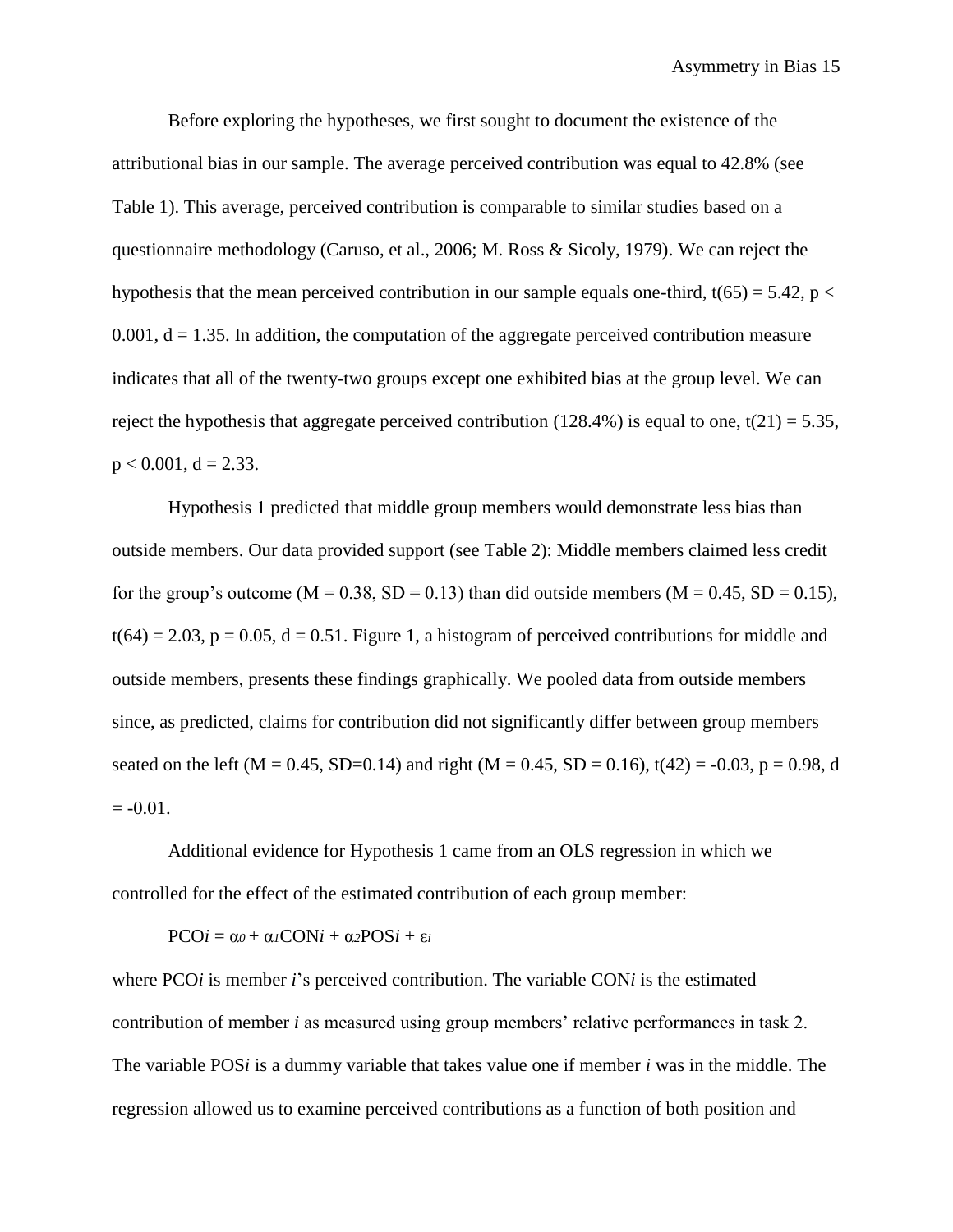estimated, actual contribution; its results are displayed in Table 3. As indicated there, physical positioning significantly predicted members' perceived contributions to the joint outcome, even after controlling for estimated individual contribution. The coefficient associated with physical positioning was negative, meaning that middle group members offered lower perceptions of their own contributions to the joint outcome than other group members did.

Hypothesis 2 predicted that the middle position would effectively reduce attributional bias. In support, the credit claimed by middle members did not differ significantly from onethird,  $t(21) = 1.72$ ,  $p = 0.10$ ,  $d = 0.75$ , while the credit claimed by outside members was significantly greater than one-third,  $t(43) = 5.46$ ,  $p < 0.001$ ,  $d = 1.67$ . In addition, middle members exhibited significantly lower estimated bias ( $M = 0.03$ ,  $SD = 0.13$ ) than outside members did (M = 0.13, SD = 0.15),  $t(64) = 2.52$ ,  $p = 0.01$ ,  $d = 0.63$ . Estimated bias did not differ between group members seated on the left ( $M = 0.15$ ,  $SD = 0.16$ ) and right ( $M = 0.11$ , SD  $= 0.15$ ), t(42) = 0.91, p = 0.37, d = 0.28. In addition, the biases of outside group members resembled the biases of participants in Caruso, et al. (2006). As noted these authors documented perceived contributions of approximately 47%, remarkably close to the claims of our outside members (45%), and substantially higher than those of our middle members (38%). This all supports the notion that the middle position reduced bias (Hypothesis 2).

Consistent with our predictions about the mechanism, outside members' bias seemed to stem from an undervaluation of the contributions made by counterparts at the other end of the table. Outside members' perceptions of their outside counterpart's contributions ( $M = 0.26$ ,  $SD =$ 0.16) were significantly less than one-third,  $t(13) = -1.92$ ,  $p = 0.04$ ,  $d = -1.07$ . Estimated bias (M  $= -0.08$ , SD  $= 0.18$ ) was also significantly less than zero, t(13)  $= -1.78$ , p  $= 0.05$ , d  $= -0.99$ .<sup>1</sup> This

 $\overline{a}$ 

<sup>&</sup>lt;sup>1</sup> We conducted here directional tests where the alternative hypothesis is that perceived contribution (estimated bias) of other outside members is lower than one-third (lower than zero). Our N for these tests is small because laboratory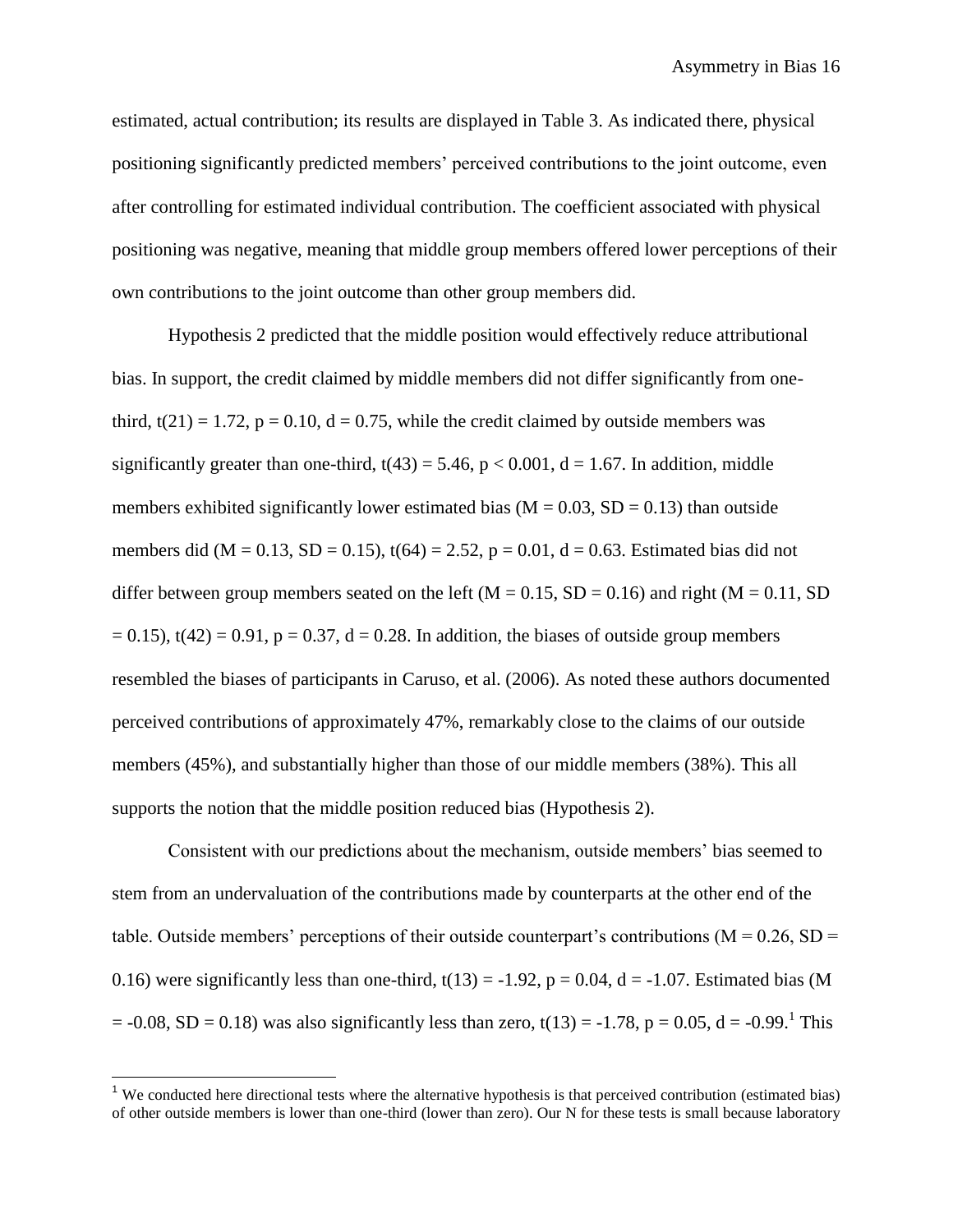is consistent with a visual access mechanism, since positioning seemed to prevent outside members from observing each other's contributions accurately. Figure 2, a histogram of contributions perceived by outside members, presents this information graphically.

Meanwhile, middle members' perception of outside members' contribution (M= 0.33, SD  $= 0.10$ ) did not differ from outside members' perceptions of middle members' contributions,  $t(26) = -0.19$ ,  $p = 0.84$ .,  $d = -0.07$ . This suggests that members perceived their neighbor's contribution without bias, whether they sat in the middle or on the outside. Middle members seemed to have an accurate perception of other group members' contributions because they were everybody's neighbor. Also, outside members tended to perceive the contribution of the middle group member "objectively," since the difference between outside members' perceived contribution of the middle member (0.33) and estimated contribution of the middle member (0.35) did not significantly differ from zero (M = -0.02, SD = 0.18), t(13) = -0.32, p = 0.75, d = -0.18. Finally, despite significant differences in the magnitude of attributional biases, we did not find significant differences in satisfaction levels between middle members ( $M = 3.50$ ,  $SD = 0.91$ ) and outside members ( $M = 3.51$ ,  $SD = 0.70$ ),  $t(63) = 0.06$ ,  $p = 0.95$ ,  $d = 0.02$ . On the contrary, their reported satisfaction was nearly identical.

An alternate interpretation of our results would suggest that middle group members, because of their positioning, were assigned to clerical tasks such as filling out the answer sheet, without contributing to the intellectual effort of the group. However, a pilot question, completed by 21 randomly-selected participants indicated that outside group members perceived the middle member's contribution as  $32.7\%$  (SD = 0.10), which did not differ significantly from one-third,  $t(13) = -0.10$ ,  $p = 0.92$ ,  $d = -0.06$ . Also, since experience on the numbers task tends to improve

 $\overline{a}$ 

limitations only allowed us to collect this data for a subset of our sample. Thus, we interpret these latter data with caution.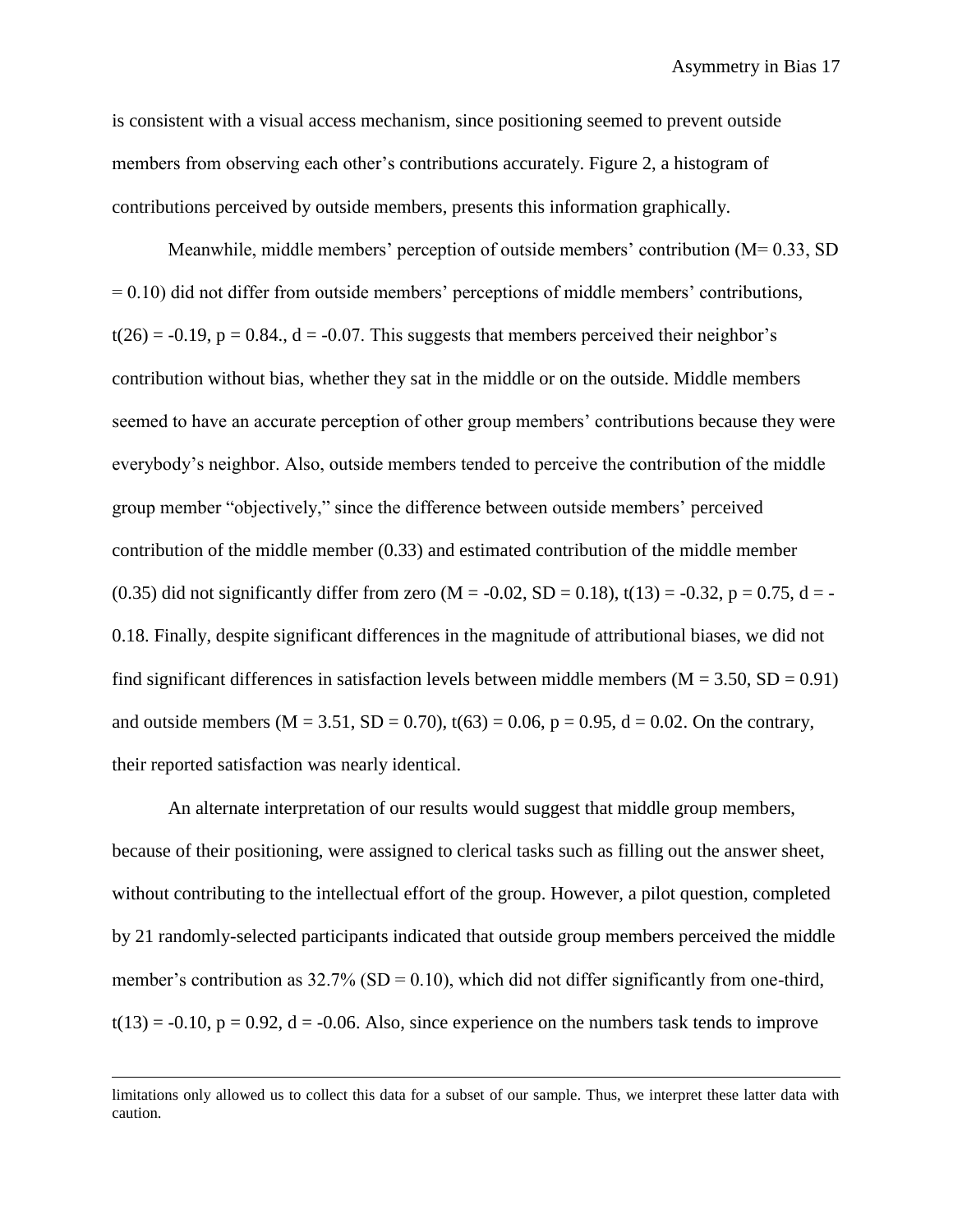performance, we would expect middle group members to underperform outside members in the individual task if they had dedicated their group interaction to clerical tasks. However, the individual performance of middle members ( $M = 24.7$ , SD = 9.5) and outside members ( $M =$ 26.1, SD = 10.5) did not differ, t(64)=-0.54, p = 0.59, d=-0.14. In addition, debriefing indicated that participants did not consider clerical tasks, like writing numbers on the answer sheet, sufficiently important to assign someone exclusively to that endeavor. Instead, most participants said that their teams divided the work by numbers, allotting each person a separate range of numbers to compare against the criteria.

#### General Discussion

We started our investigation with the conjecture that simple structural variables like positioning could create asymmetries in attributional bias, without influencing group members' satisfaction. We even suspected that these asymmetries would reflect reductions in bias for middle group members. We derived our predictions from the availability interpretation of the attributional bias, under which people ascribe more credit to themselves than is objectively due, primarily because what they do is more apparent than what others actually do.

A laboratory study suggested that physical positioning is at least one structural variable that can create a "functional asymmetry," which we define here as an asymmetry with potential benefits for the group. Operating through the availability mechanism, members located in the middle of a group demonstrated less bias than members seated on the outside, with no apparent decrement in satisfaction, nor apparent increase in bias from outside members. Indeed, outside members demonstrated bias levels consistent with prior research. Apparently, outside members had insufficient access to one another's contributions, and were thus likely to underestimate these contributions. In contrast, middle members' extensive visual access seemed to lend them neutrality in credit assignment. Overall, middle members seemed to espouse less bias than prior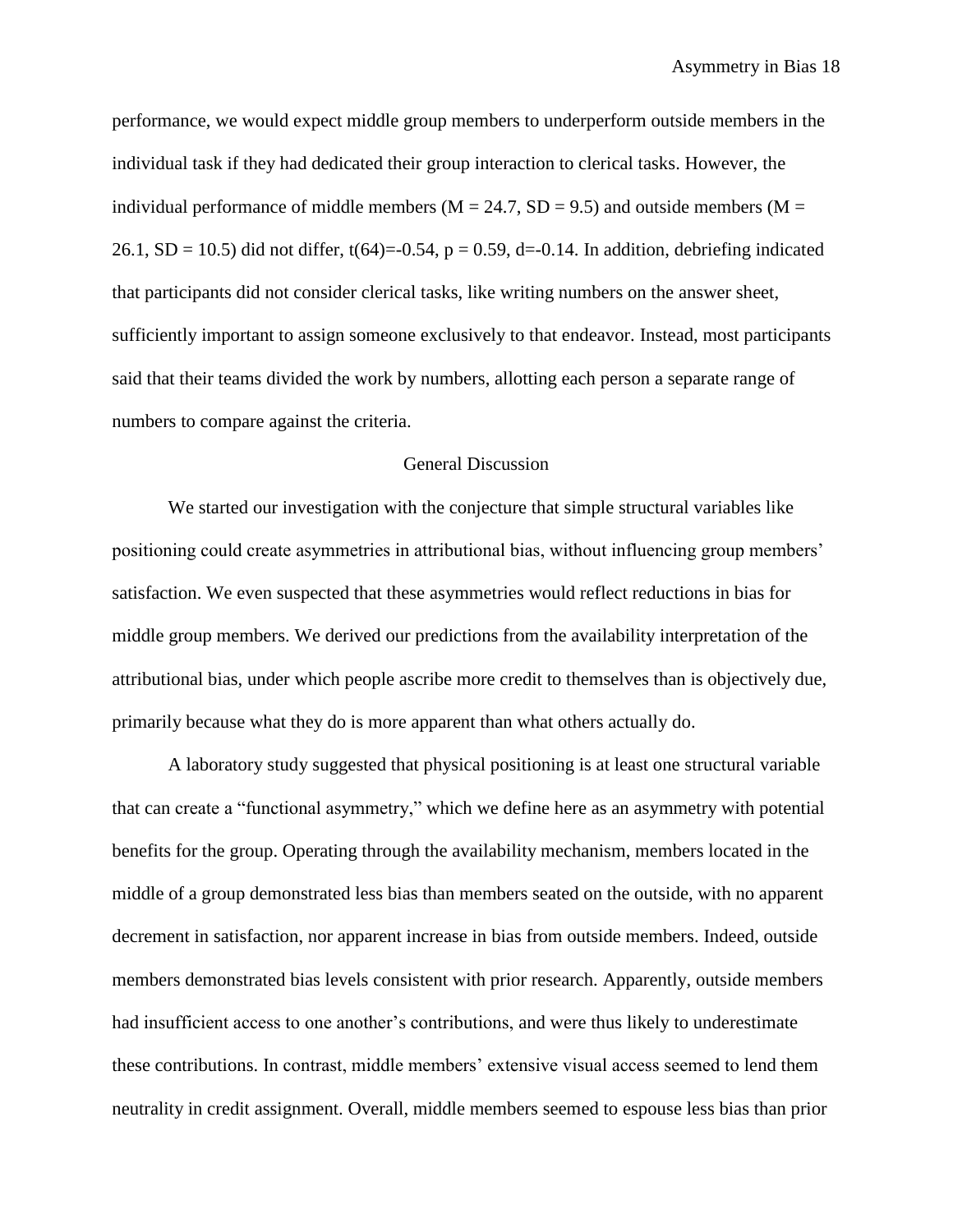participants. These findings constituted initial evidence for the effect of at least one structural variable, physical positioning, on the magnitude and symmetry of attributional bias.

#### *Implications for Asymmetry Research*

Our research suggests that a variety of asymmetries characterize and underlie the welldocumented attributional bias. An informational asymmetry (more information about own versus others' contributions) is one mechanism generating biased contribution judgments in the first place. A contribution asymmetry (greater actual contributions from some than others) curbs genuine contributors' satisfaction when asked to focus on others, as a means of bias reduction. Group positioning exacerbates or reduces informational asymmetry (depending on where the individual is located). Therefore, attributional bias itself appears asymmetric.

Because this latter asymmetry generally seems to reduce the bias of group members with enhanced information availability (middle members), leaving others' biases in-tact, it may represent a "functional asymmetry." Although a broader point based on the functionality of asymmetries would be premature, our results do suggest that at least one asymmetry may be helpful: Group positioning, conceived with bias reduction in mind, could reduce bias-inspired group conflict. More generally, when an asymmetry serves to reduce a dysfunctional feature of group life like attributional bias (for some members, without increasing it for others), the asymmetry may actually improve overall group functioning.

Our empirical context allowed us to examine a number of important issues related to asymmetry. We identified visual access as an important antecedent of asymmetric bias, and availability as one of its mechanisms. Our research suggested that reduced conflict might be one important outcome of asymmetric bias. From the results emerge a number of tangible steps that organizations and work groups might use to leverage asymmetric bias. Asking group members to sit in a circle is one, obvious possibility: circular configurations make the contributions of all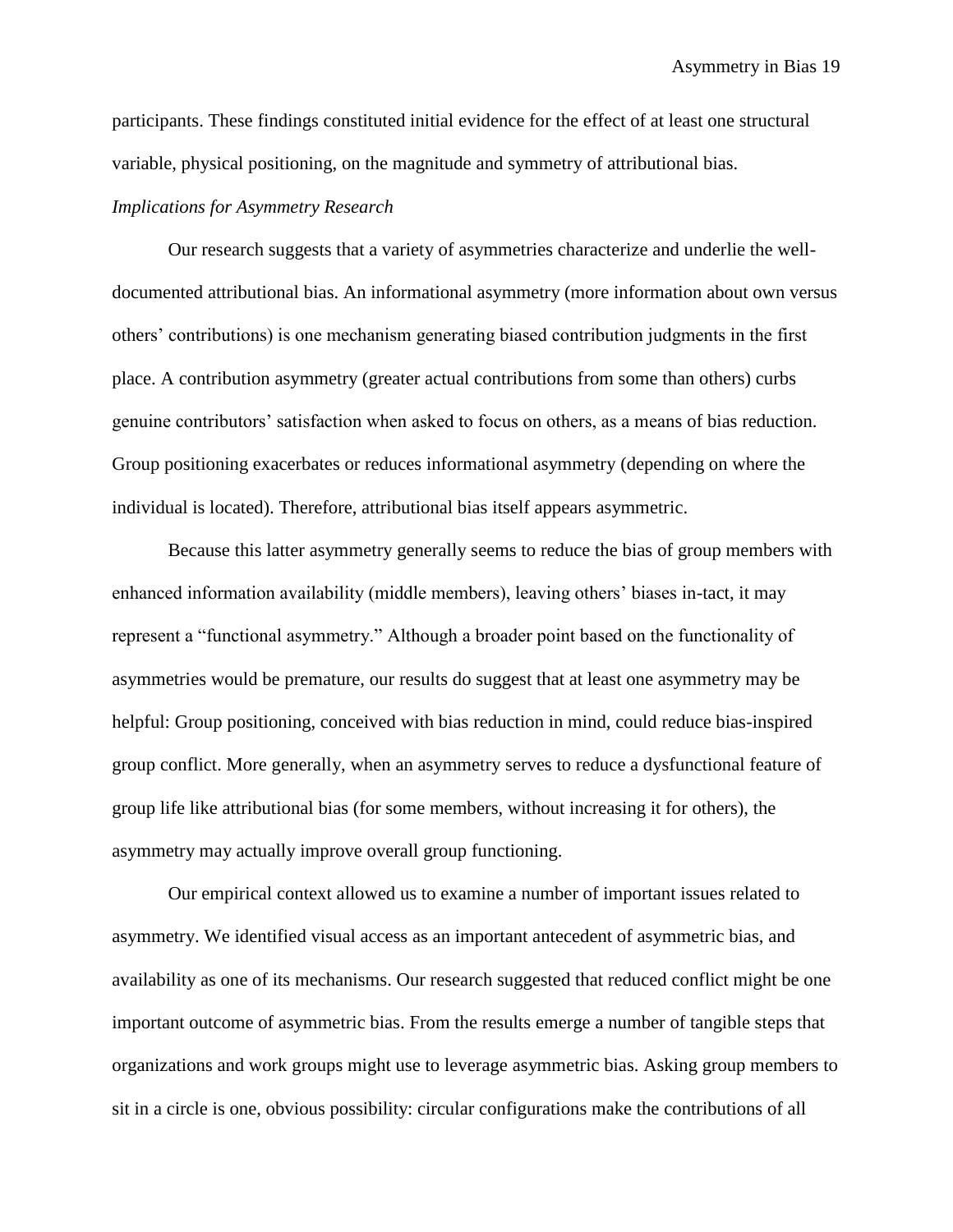group members maximally, though perhaps not equally-available. Another possibility, which we discuss in more detail below, is to use mechanisms other than positioning to direct the attention of at least some group members toward others' contributions.

#### *Implications for Work Groups and Organizations*

Our study suggests that many real, structural variables in work groups and organizations (e.g., group size or task) might generate comparable asymmetries in contribution assessments. In fact, we have some preliminary data to support both of these possibilities: smaller groups and groups working on objectively-measurable tasks both seem to espouse less bias uniformly, not asymmetrically, in a paradigm similar to the one above. In addition, many structural variables in organizations could influence bias, asymmetrically or otherwise. For example, the presence or absence of public metrics (like bulletin boards highlighting sales volume) that make the real-time performance of group members clear might influence employees' contribution judgments. Individuals seated in-view of these bulletin boards, for example, might well show reduced bias.

Our results might guide organizations in designing workspaces and jobs so as to make everyone's actions more visible. For example, when deciding how to structure the workplace, managers might use our results to evaluate an "open-floor" plan. Such a plan would, of course, make the contributions of group members more salient. Assuming these contributions were positive, bias reduction should theoretically follow. When deciding how to structure jobs themselves, managers might consider assigning interdependent responsibilities, such that group members have visibility into their counterparts' activities. Of course, in all cases, managers would have to balance bias considerations against other management imperatives, like maintaining employee privacy.

#### *Limitations, Future Directions, and Conclusion*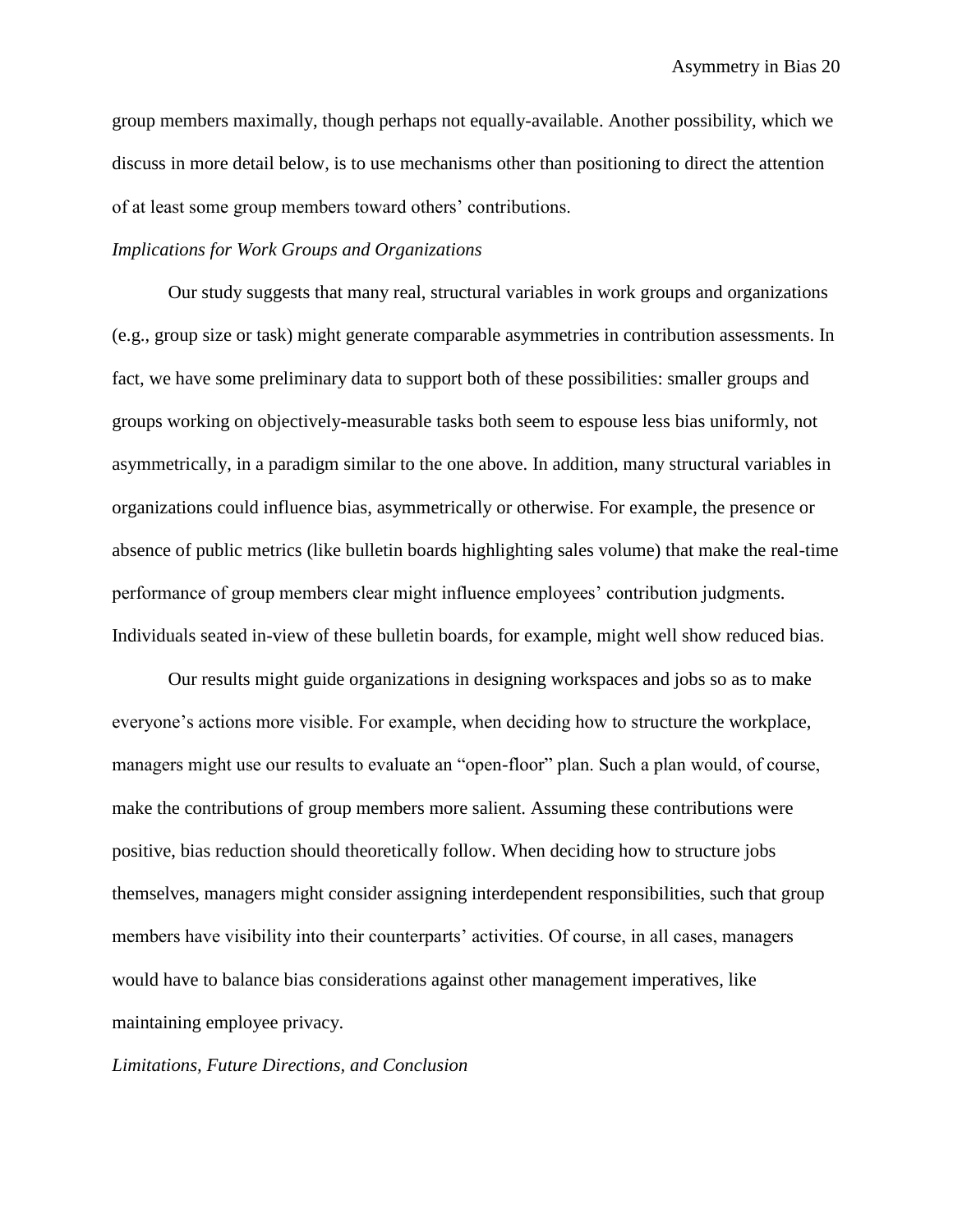Our analysis showed that positioning, and possibly other structural features of groups, can asymmetrically reduce attributional bias without reducing satisfaction. This suggests that structural variables have an important role in improving group performance and reducing group conflict, as mediated through asymmetric individual experience. However, our analysis, by focusing on physical positioning, constitutes only a preliminary step in developing a comprehensive framework to assess the importance of structural variables. Furthermore, the current results derived from an undergraduate sample in a laboratory context. Although this context afforded control over the many variables confounding real group life, it means that generalizing our results to various real-life contexts requires systematic, future research. Such research might readily use field experiments amongst group members inside organizations.

Another promising avenue for future research may involve the influence of information technologies on attributional bias. Research has identified a variety of ways that computermediated communication (CMC) systems, in particular, can make others more or less available (e.g., Walther, 1996). In organizations, CMC may facilitate the assessment of group members' contributions by disseminating real-time information about these contributions. By precluding visual access to the group members themselves, however, CMC may simultaneously compound attributional bias. Which way the bias goes in a virtual world is an important question. Research could easily address it by comparing the perceived contributions of individuals working side-byside with those of individuals working virtually, aided or not aided by real-time metrics. In any case, CMC clearly introduces the potential for new forms of asymmetry in bias.

As this discussion suggests, the current research is a first step that affords many avenues for future study. The basic idea that structural variables can reduce attributional bias without reducing satisfaction seems general enough to extend across contexts, but specific enough to generate clear prescriptions. Overall, managing the structural features of groups seems a low-cost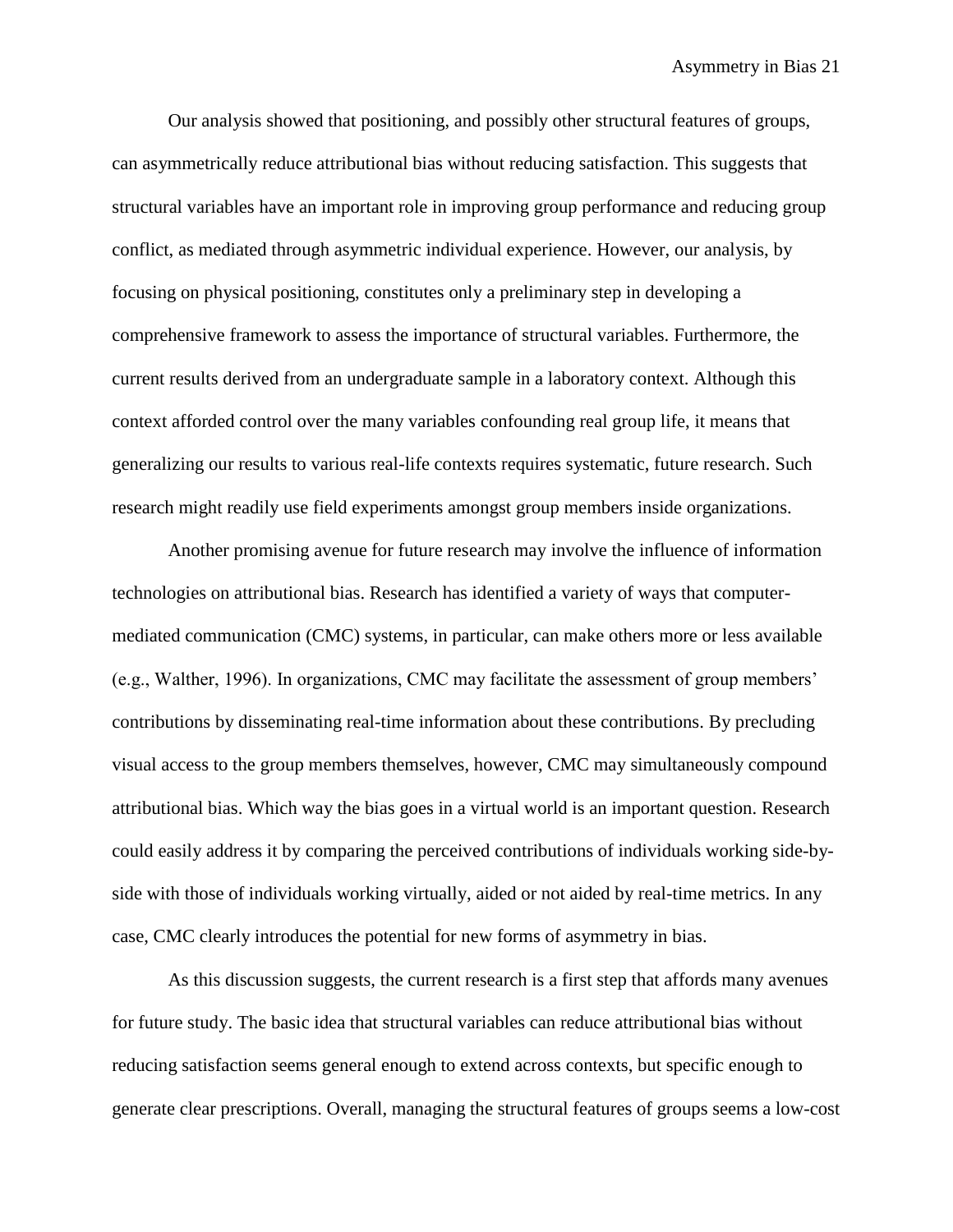solution to the high-cost dissatisfaction of disaffected group members – a means of harnessing asymmetry in service of group harmony.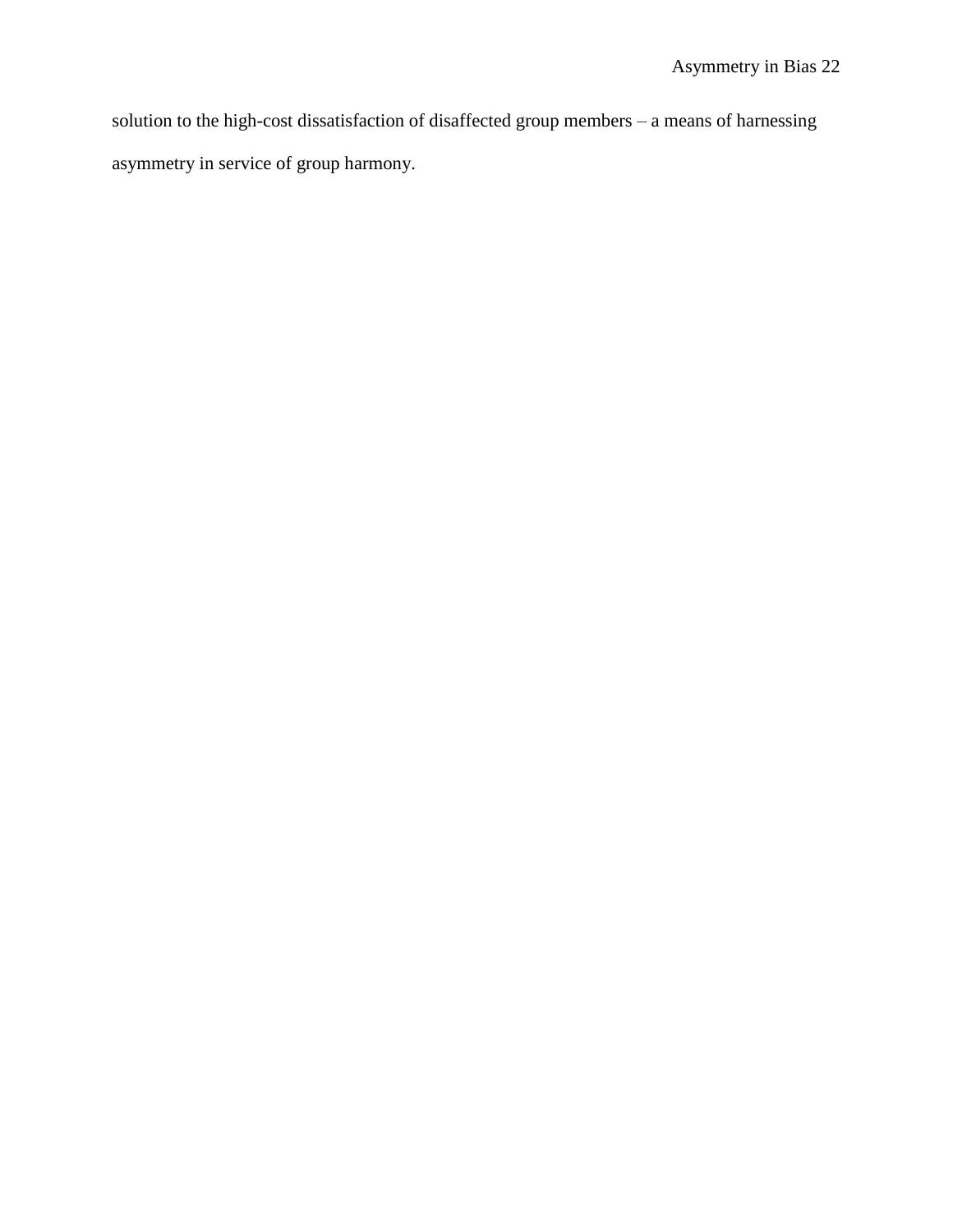#### REFERENCES

- Andreoni, J., & Bernheim, B. D. (in-press). Social image and the 50-50 norm: A theoretical and experimental analysis of audience effects. *Econometrica*.
- Babcock, L., & Loewenstein, G. F. (1997). Explaining bargaining impasse: The role of selfserving biases. *Journal of Economic Perspectives*, 11(1), 109-126.
- Babcock, L., Loewenstein, G. F., Issacharoff, S., & Camerer, C. (1995). Biased judgments of fairness in bargaining. *American Economic Review*, 85(5), 1337-1343.
- Bargh, J. A., & Chartrand, T. L. (1999). The unbearable automaticity of being. *American Psychologist*, 54(7), 462-479.
- Bazerman, M. H., & Neale, M. A. (1982). Improving negotiation effectiveness under final offer arbitration: The role of selection and training. *Journal of Applied Psychology*, 67(5), 543- 548.
- Bradley, G. W. (1978). Self-serving biases in attribution process: A re-examination of the fact or fiction question. *Journal of Personality and Social Psychology*, 36(1), 56-71.
- Brehm, J. W. (1972). *Responses to loss of freedom; a theory of psychological reactance*. Morristown, N.J.,: General Learning Press.
- Burger, J. M., & Rodman, J. L. (1983). Attributions of responsibility for group tasks: The egocentric bias and the actor-observer difference. *Journal of Personality and Social Psychology*, 45(6), 1232-1242.
- Caruso, E. M., Epley, N., & Bazerman, M. H. (2006). The costs and benefits of undoing egocentric responsibility assessments in groups. *Journal of Personality and Social Psychology*, 91(5), 857-871.
- Caya, O., Mortensen, M., & Pinsonneault, A. (2008 working paper). Understanding virtual team performance: A synthesis of research on the effects of team design, processes, and states.
- Cialdini, R. B., Reno, R. R., & Kallgren, C. A. (1990). A focus theory of normative conduct: Recycling the concept of norms to reduce littering in public places. *Journal of Personality and Social Psychology*, 58(6), 1015-1026.
- Corgnet, B., & Sutan, A. (2007 working paper). Team formation, overconfidence, leadership and work rewards: from a theoretical model to experiments. *IAREP conference, Ljubljana*.
- Corgnet, B. (2010). Team formation and self-serving biases. *Journal of Economics and Management Strategy*, 19(1), 117-135.
- Corgnet, B. (2010 working paper). Peer evaluations in teams: When friends do worse than strangers. *SEET conference, Morocco*.
- Epley, N., Caruso, E. M., & Bazerman, M. H. (2006). When perspective taking increases taking: Reactive egoism in social interaction. *Journal of Personality and Social Psychology*, 91(5), 872-889.
- Epley, N., & Dunning, D. (2000). Feeling "holier than thou": Are self-serving assessments produced by errors in self- or social prediction? *Journal of Personality and Social Psychology*, 79(6), 861-875.
- Gabrielcik, A., & Fazio, R. H. (1984). Priming and frequency estimation: A strict test of the availability heuristic. *Personality and Social Psychology Bulletin*, 10(1), 85-89.
- Gilovich, T. (1991). *How we know what isn't so: The fallibility of human reason in everyday life*. New York: Free Press.
- Gilovich, T., Medvec, V. H., & Savitsky, K. (2000). The spotlight effect in social judgment: An egocentric bias in estimates of the salience of one's actions and appearance. *Journal of Personality and Social Psychology*, 78(2), 211-222.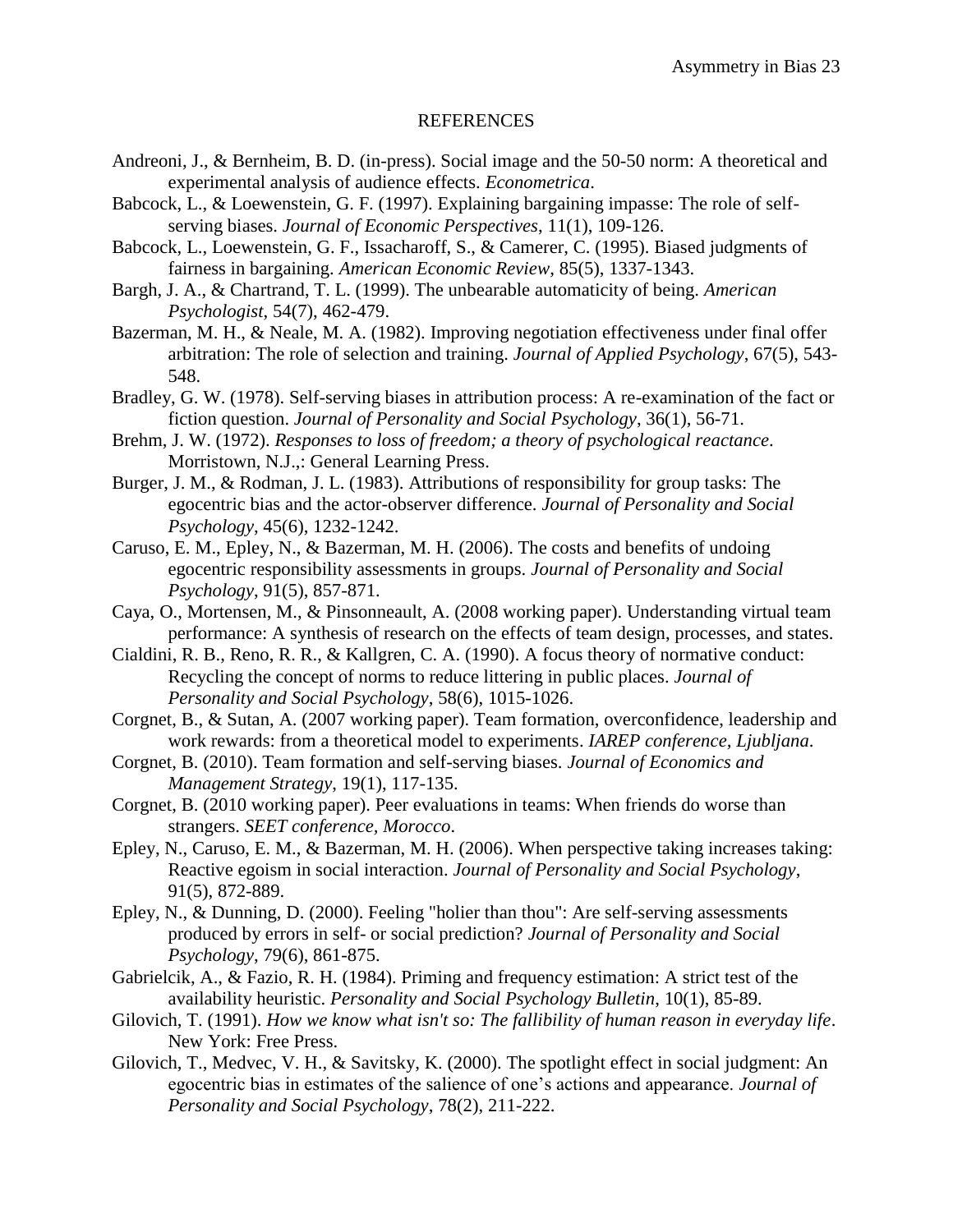- Gioia, D. A., & Sims, H. P. (1985). Self-serving bias and actor-observer differences in organizations: An empirical analysis. *Journal of Applied Social Psychology*, 15(6), 547- 563.
- Guth, W., Schmittberger, R., & Schwarze, B. (1982). An experimental analysis of ultimatum bargaining. *Journal of Economic Behavior & Organization, 3*(4), 367-388.
- Heath, C. (1999). On the social psychology of agency relationships: Lay theories of motivation overemphasize extrinsic incentives. *Organizational Behavior and Human Decision Processes*, 78(1), 25-62.
- Heine, S. J., & Lehman, D. R. (1997). The cultural construction of self-enhancement: An examination of group-serving biases. *Journal of Personality and Social Psychology, 72*(6), 1268-1283.
- Higgins, E. T., & Lurie, L. (1983). Context, categorization, and memory: The "change-ofstandard" effect. *Cognitive Psychology*, 15, 525-547.
- Jackson, J. M., & Harkins, S. G. (1985). Equity in effort: An explanation of the social loafing effect. *Journal of Personality and Social Psychology*, 49(5), 1199-1206.
- Karau, S. J., & Williams, K. D. (1993). Social loafing: A meta-analytic review and theoretical integration. *Journal of Personality and Social Psychology*, 65(4), 681-706.
- Larwood, L., & Whittaker, W. (1977). Managerial myopia: Self-serving biases in organizational planning. *Journal of Applied Psychology*, 62(2), 194-198.
- Loewenstein, G. F., Bazerman, M. H., & Thompson, L. L. (1989). Social utility and decision making in interpersonal contexts. *Journal of Personality and Social Psychology*, 57(3), 426-441.
- Loewenstein, G. F., Issacharoff, S., Camerer, C., & Babcock, L. (1993). Self-serving assessments of fairness and pretrial bargaining. *Journal of Legal Studies*, 22(1), 135-159.
- Lombardi, W. J., Higgins, E. T., & Bargh, J. A. (1987). The role of consciousness in priming effects on categorization: Assimilation versus contrast as a function of awareness of the priming task. *Personality and Social Psychology Bulletin*, 13(3), 411-429.
- Messick, D. M. (2006). Utility and the psychology of preference. In D. De Cremer, M. Zeelenberg & J. K. Murnighan (Eds.), *Social psychology and economics* (pp. 17-29). Mahwah, NJ: Lawrence Erlbaum.
- Mezulis, A. H., Abramson, L. Y., Hyde, J. S., & Hankin, B. L. (2004). Is there a universal positivity bias in attributions? A meta-analytic review of individual, developmental, and cultural differences in the self-serving attributional bias. *Psychological Bulletin*, 130(5), 711-747.
- Miller, D. T., & Ross, M. (1975). Self-serving biases in attribution of causality: Fact or fiction. *Psychological Bulletin*, 82(2), 213-225.
- Montmarquette, C., Rulliere, J., Villeval, M., R. Zeiliger. (2004). Redesigning teams and incentives in a merger: An experiment with managers and students. *Management Science*, 50, 1379-1389.
- Mullen, B., & Riordan, C. A. (1988). Self-serving attributions for performance in naturalistic settings: A meta-analytic review. *Journal of Applied Social Psychology*, 18(1), 3-22.
- Murnighan, J. K., & Saxon, M. S. (1998). Ultimatum bargaining by children and adults. *Journal of Economic Psychology*, 19(4), 415-445.
- Neale, M. A., & Bazerman, M. H. (1983). The Role of perspective-taking ability in negotiating under different forms of arbitration. *Industrial & Labor Relations Review*, 36(3), 378- 388.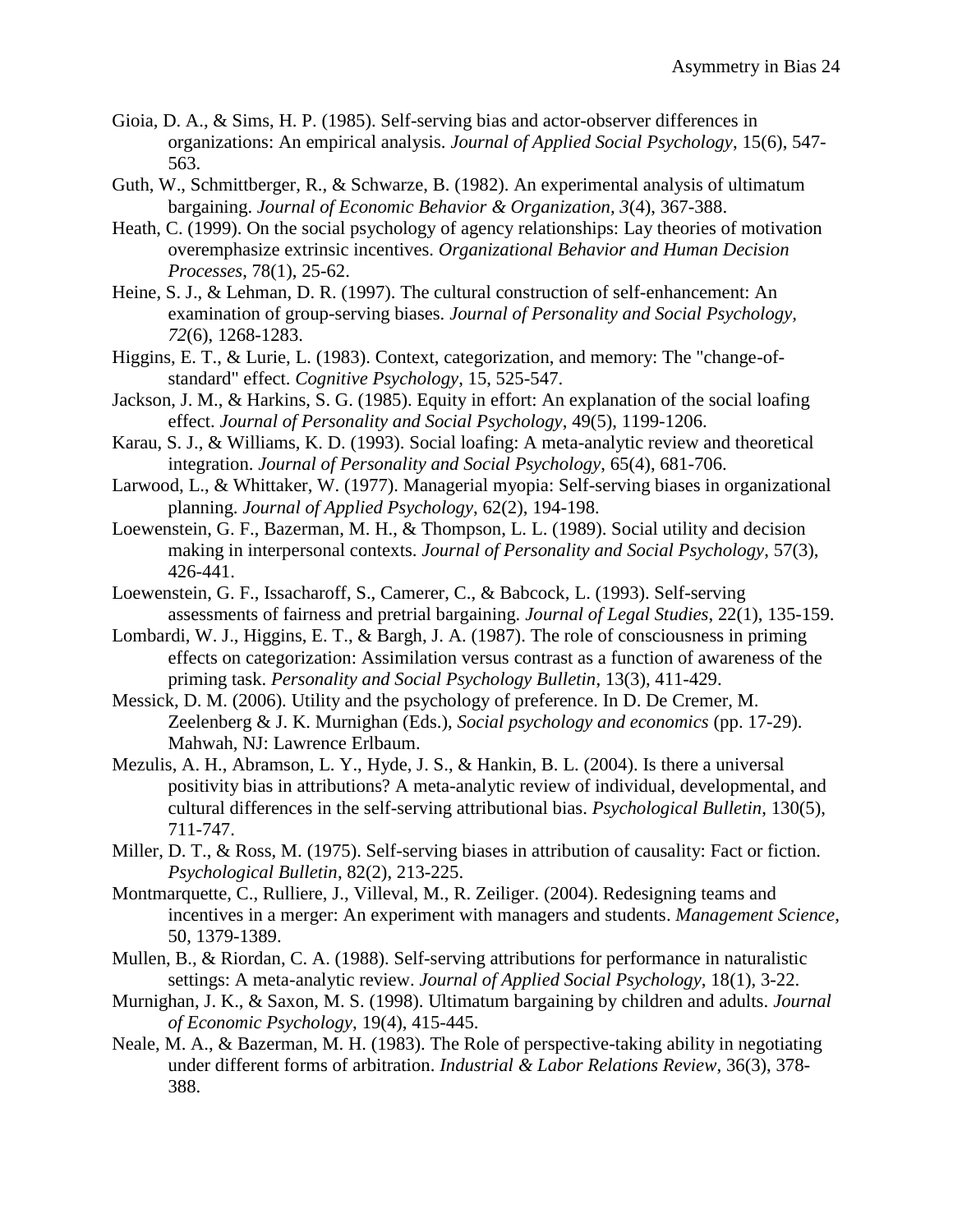- Nisbett, R. E., & Wilson, T. D. (1977). Telling more than we can know: Verbal reports on mental processes. *Psychological Review*, 84(3), 231-259.
- Pillutla, M. M., & Murnighan, J. K. (1996). Unfairness, anger, and spite: Emotional rejections of ultimatum offers. *Organizational Behavior and Human Decision Processes*, 68(3), 208- 224.
- Pillutla, M. M., & Murnighan, J. K. (2003). Fairness in bargaining. *Social Justice Research*, 16(3), 241-262.
- Pryor, J. B., & Kriss, M. (1977). The cognitive dynamics of salience in the attributional process. *Journal of Personality and Social Psychology*, 35(1), 49-55.
- Regan, D. T., & Totten, J. (1975). Empathy and attribution: Turning observers into actors. *Journal of Personality and Social Psychology*, 32(5), 850-856.
- Rholes, W. S., & Pryor, J. B. (1982). Cognitive accessibility and causal attributions. *Personality and Social Psychology Bulletin*, 8(4), 719-727.
- Roese, N. J., & Olson, J. M. (1993). Self-esteem and counterfactual thinking. *Journal of Personality and Social Psychology*, 65(1), 199-206.
- Ross, L., & Nisbett, R. E. (1991). *The person and the situation: Perspectives of social psychology*. Philadelphia: Temple University Press.
- Ross, M., & Sicoly, F. (1979). Egocentric biases in availability and attribution. *Journal of Personality and Social Psychology*, 37(3), 322-336.
- Savitsky, K., Van Boven, L., Epley, N., & Wight, W. M. (2005). The unpacking effect in allocations of responsibility for group tasks. *Journal of Experimental Social Psychology*, 41(5), 447-457.
- Sherif, M. & Hovland, C. I. (1961). *Social judgment: Assimilation and contrast effects in communication and attitude change*. New Haven, CT: Yale University Press.
- Slonim, R., & Roth, A. (1998). Learning in high stakes ultimatum games: an experiment in the Slovak Republic. *Econometrica*, 66(3), 569-596.
- Storms, M. D. (1983). Videotape and the attribution process: Reversing actors' and observers' points of view. *Journal of Personality and Social Psychology, 27(2)*, 165-175.
- Svenson, O. (1981). Are we all less risky and more skillful than our fellow drivers? *Acta Psychologica*, 47(2), 143-148.
- Taylor, S. E., & Fiske, S. T. (1975). Point of view and perceptions of causality. *Journal of Personality and Social Psychology*, 32(3), 439-445.
- Tetlock, P. E., & Levi, A. (1982). Attribution bias: On the inconclusiveness of the cognitionmotivation debate. *Journal of Experimental Social Psychology*, 18(1), 68-88.
- Thompson, L. L., & Loewenstein, G. F. (1992). Egocentric interpretations of fairness and interpersonal conflict. *Organizational Behavior and Human Decision Processes*, 51(2), 176-197.
- Tversky, A., & Kahneman, D. (1973). Availability: A heuristic for judging frequency and probability. *Cognitive Psychology*, 5(2), 207-232.
- Tversky, A., & Kahneman, D. (1981). The framing of decisions and the psychology of choice. *Science*, 211(4481), 453-458.
- Van Dijk, F., Sonnemans, J., F. van Winden. (2001). "Incentive systems in a real effort experiment" *European Economic Review* 45, 187-214.
- Wade-Benzoni, K. A., Tenbrunsel, A. E., & Bazerman, M. H. (1996). Egocentric interpretations of fairness in asymmetric, environmental social dilemmas: Explaining harvesting behavior and the role of communication. *Organizational Behavior and Human Decision Processes*, 67(2), 111-126.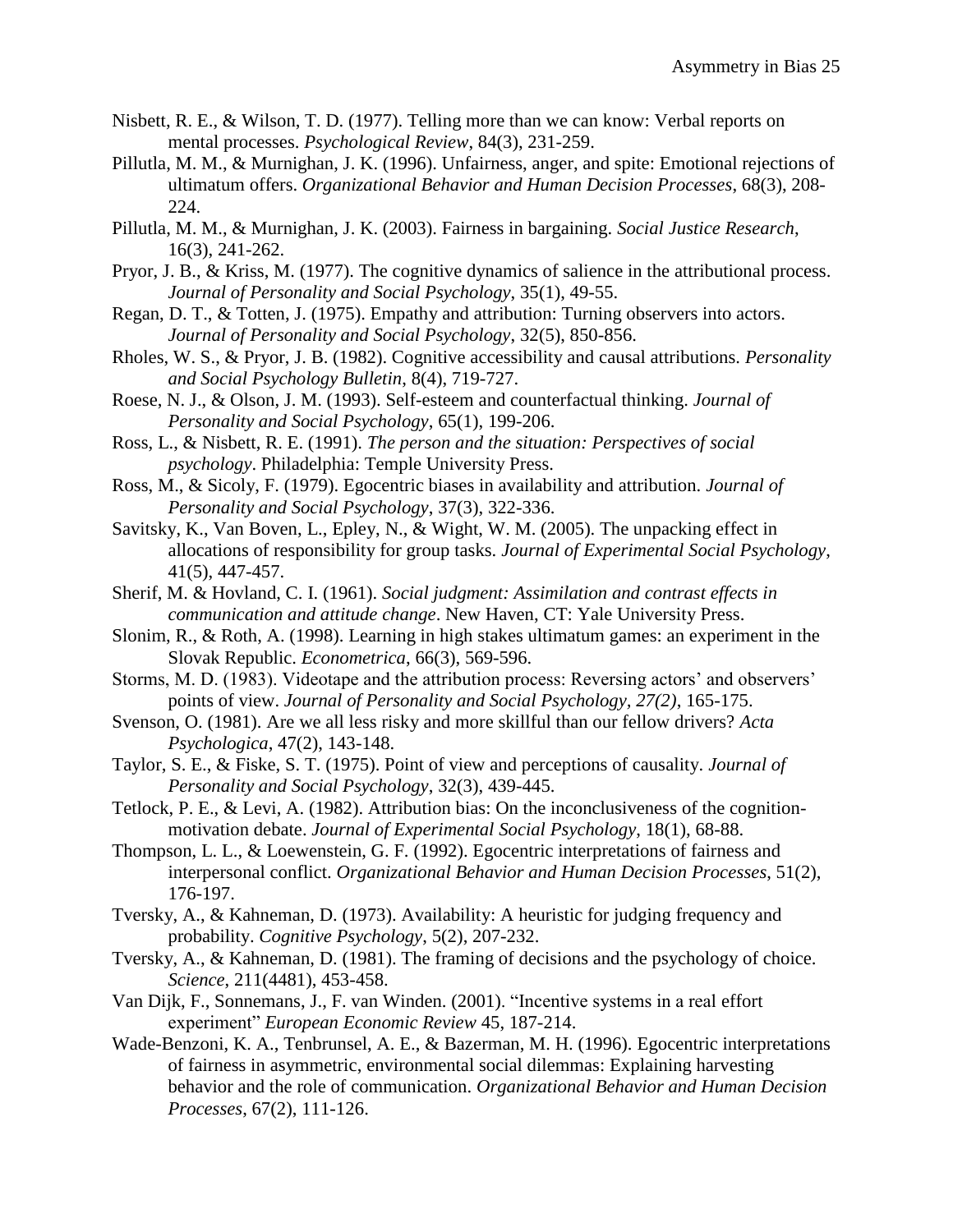- Walther, B. (1996). Computer-mediated communication: Impersonal, interpersonal, and hyperpersonal interaction. *Communication Research*, 23(1), 3-43.
- Weinstein, N. D. (1980). Unrealistic optimism about future life events. *Journal of Personality and Social Psychology*, 39(5), 806-820.
- Williamson, O. E. (1991). Comparative economic organization: The analysis of discrete structural alternatives. *Administrative Science Quarterly*, 36(2), 269-296.
- Zaccaro, S. J., Peterson, C., & Walker, S. (1987). Self-serving attributions for individual and group performance. *Social Psychology Quarterly*, 50(3), 257-263.
- Zuckerman, M. (1979). Attribution of success and failure revisited, or, the motivational bias is alive and well in attribution theory. *Journal of Personality*, 47(2), 245-287.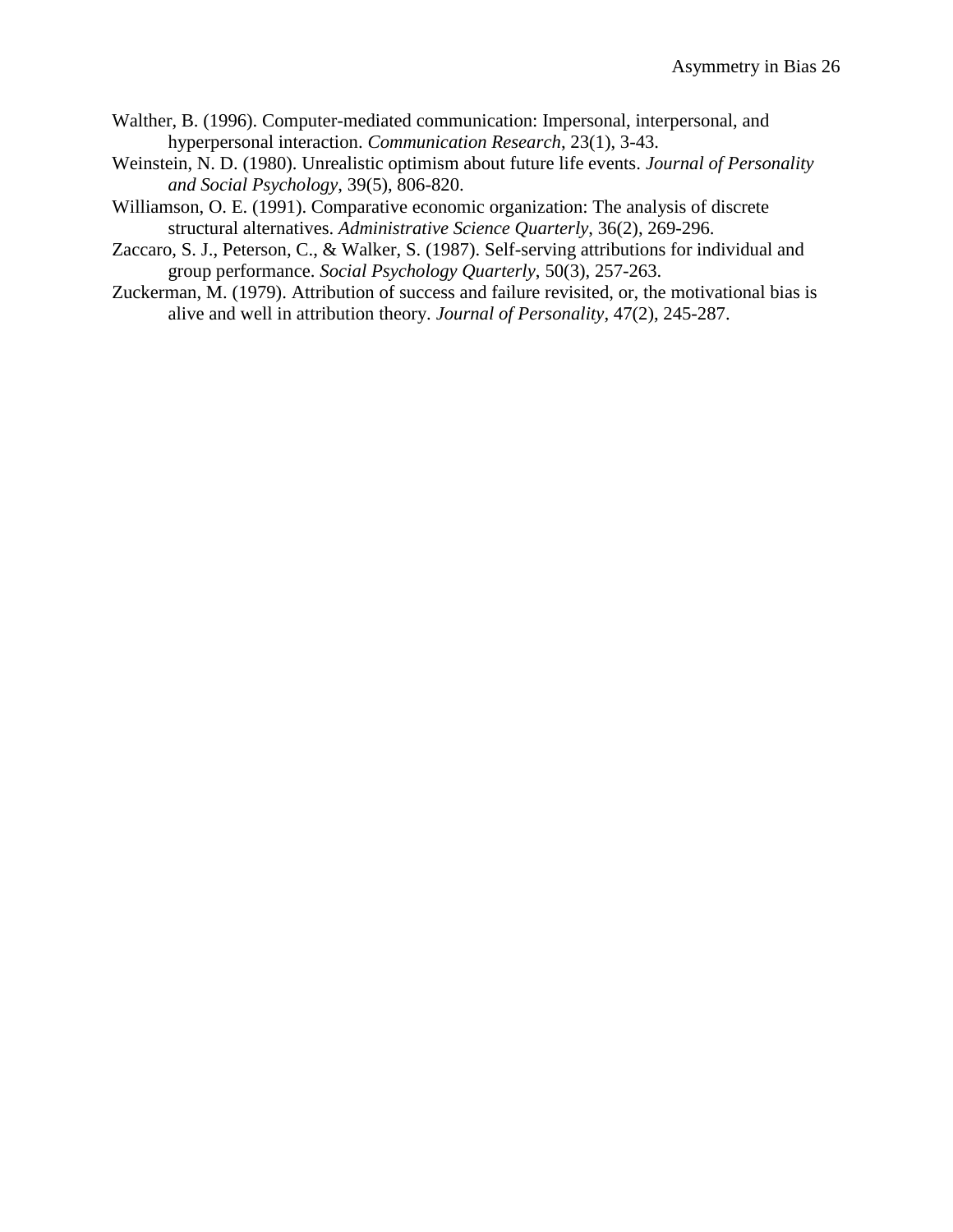

*Figure 1: Histogram of perceived contributions and physical positioning*

*Figure 2: Histogram of outside members' perceived contributions of other outside members (outside/outside) and middle members (outside/middle)*

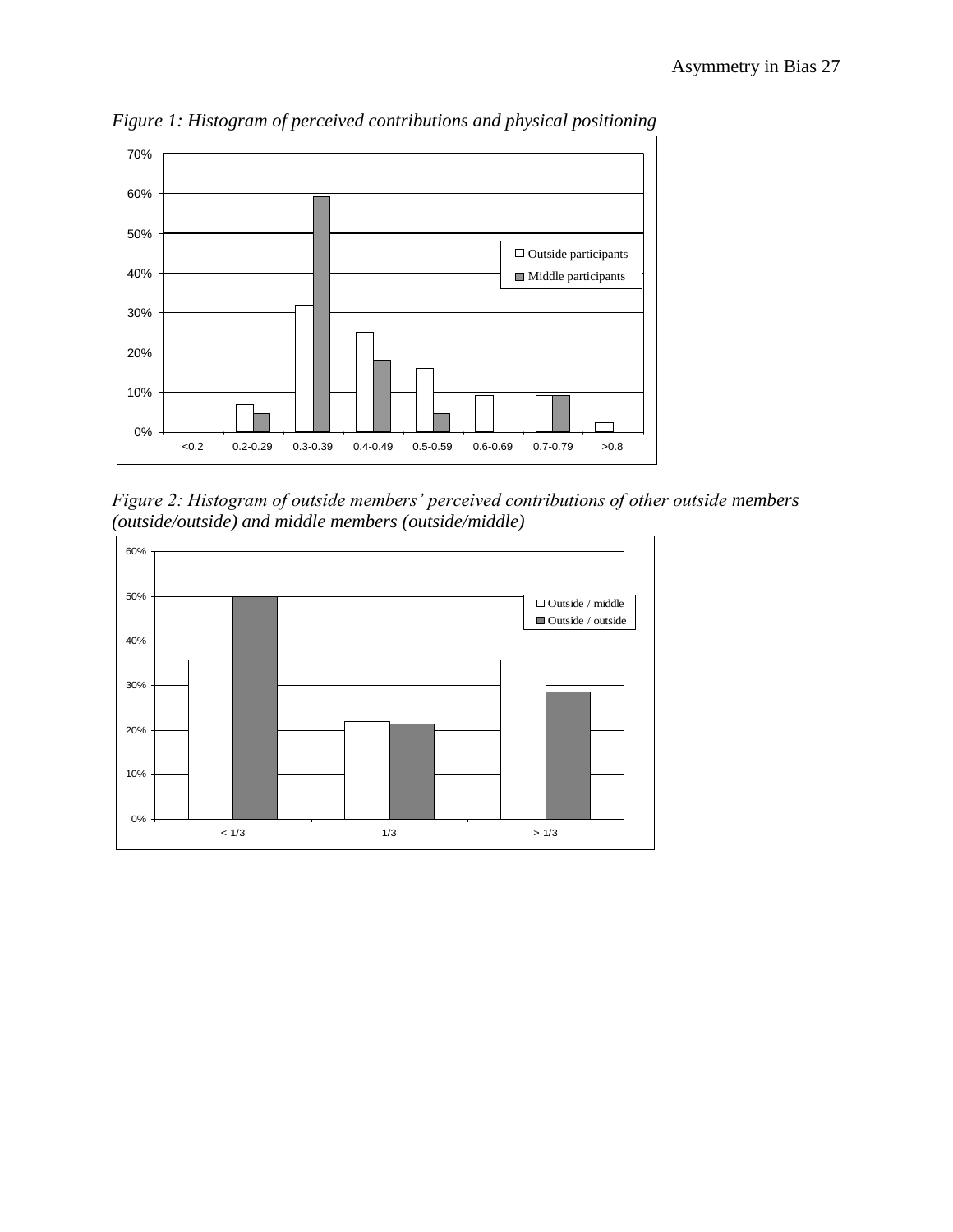| Table 1: Percelved contributions |                              |
|----------------------------------|------------------------------|
| <b>Perceived contributions</b>   | <b>Total</b>                 |
|                                  | (Proportion of participants) |
| ${<}1/3$                         | 24.2%                        |
| $=1/3$                           | 9.1%                         |
| >1/3                             | 66.7%                        |
| Average perceived contribution   | 42.8%                        |

*Table 1: Perceived contributions* 

*Table 2: Perceived contributions and group members' physical positioning*

| <b>Perceived contributions</b> | <b>M</b> members             | L and R members              |
|--------------------------------|------------------------------|------------------------------|
|                                | (Proportion of participants) | (Proportion of participants) |
| ${<}1/3$                       | 40.9%                        | 18.2%                        |
| $=1/3$                         | 9.1%                         | 9.1%                         |
| >1/3                           | 50%                          | 72.7%                        |
| Average perceived contribution | 37.7%                        | 45.3%                        |

| Table 3: OLS regression |                    |  |
|-------------------------|--------------------|--|
| Dependent variable      | <b>Coefficient</b> |  |
| Perceived               | (Standard errors)  |  |
| contribution            |                    |  |
| Constant                | 0.302              |  |
|                         | (0.053)            |  |
| Contribution (CON)      | $0.464***$         |  |
|                         | (0.151)            |  |
| Position (POS)          | $-0.085**$         |  |
|                         | (0.035)            |  |
| $R2$ (66 observations)  | 0.184              |  |